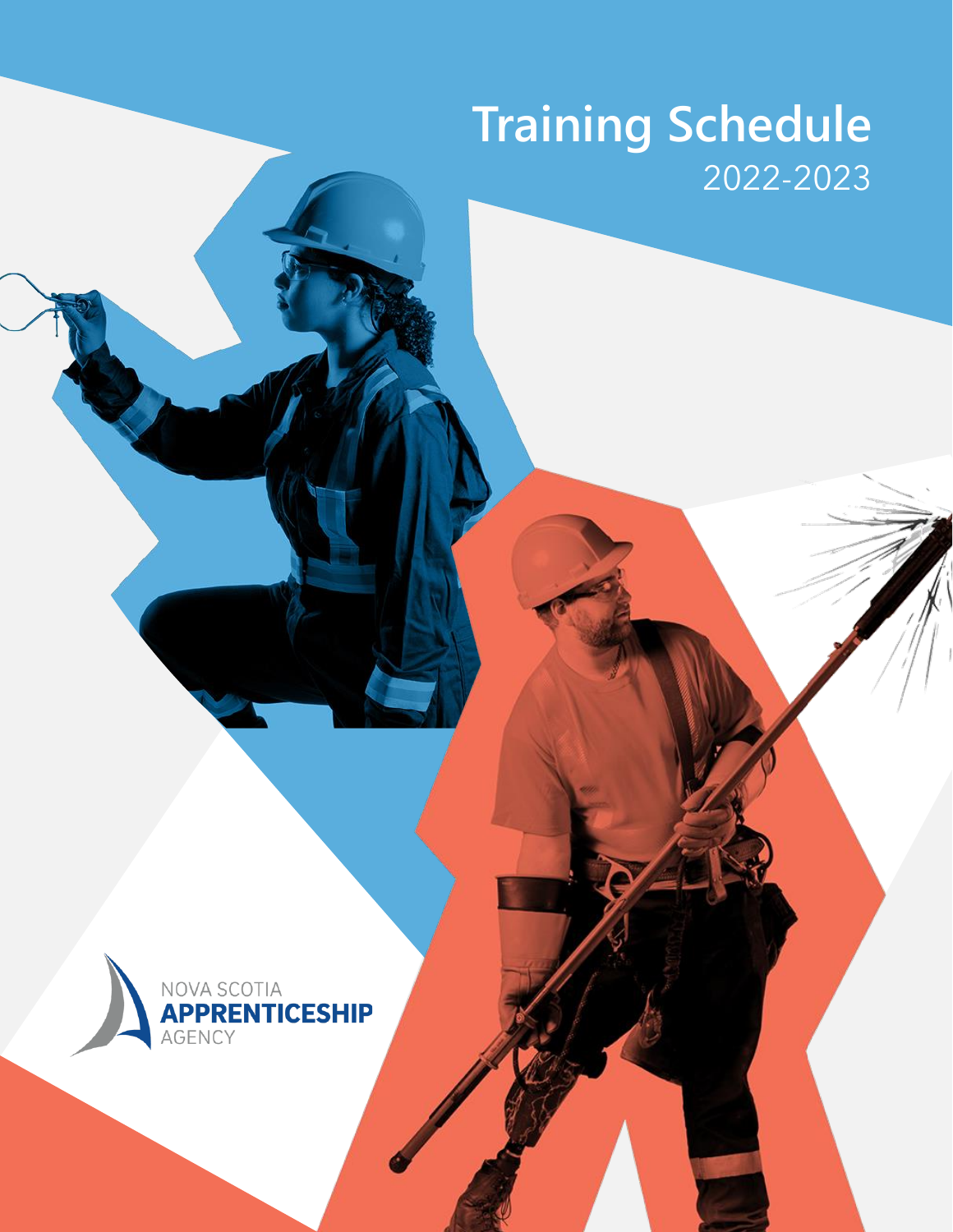# **Training Schedule** 2022-2023



#### **POLICIES & GENERAL INFORMATION**

#### What is trade harmonization?

#### **Industry Training Consultant Contact Information TRAINING**

| Atlantic Trades Business Seal (ATBS)  5                  |  |
|----------------------------------------------------------|--|
|                                                          |  |
|                                                          |  |
|                                                          |  |
| <b>Black Beauty Culture Hair Innovator (Natural Hair</b> |  |
|                                                          |  |
|                                                          |  |
|                                                          |  |
|                                                          |  |
|                                                          |  |
|                                                          |  |
|                                                          |  |
| Electrician, Construction and Industrial 13              |  |
|                                                          |  |
|                                                          |  |
|                                                          |  |
|                                                          |  |
|                                                          |  |
|                                                          |  |
|                                                          |  |

| Instrumentation and Control Technician  18 |  |
|--------------------------------------------|--|
|                                            |  |
|                                            |  |
| Ironworker (Structural   Ornamental) 19    |  |
|                                            |  |
|                                            |  |
|                                            |  |
|                                            |  |
|                                            |  |
|                                            |  |
|                                            |  |
| Refrigeration Plant Operator (RPO2) 24     |  |
|                                            |  |
|                                            |  |
|                                            |  |
|                                            |  |
|                                            |  |
|                                            |  |
|                                            |  |
|                                            |  |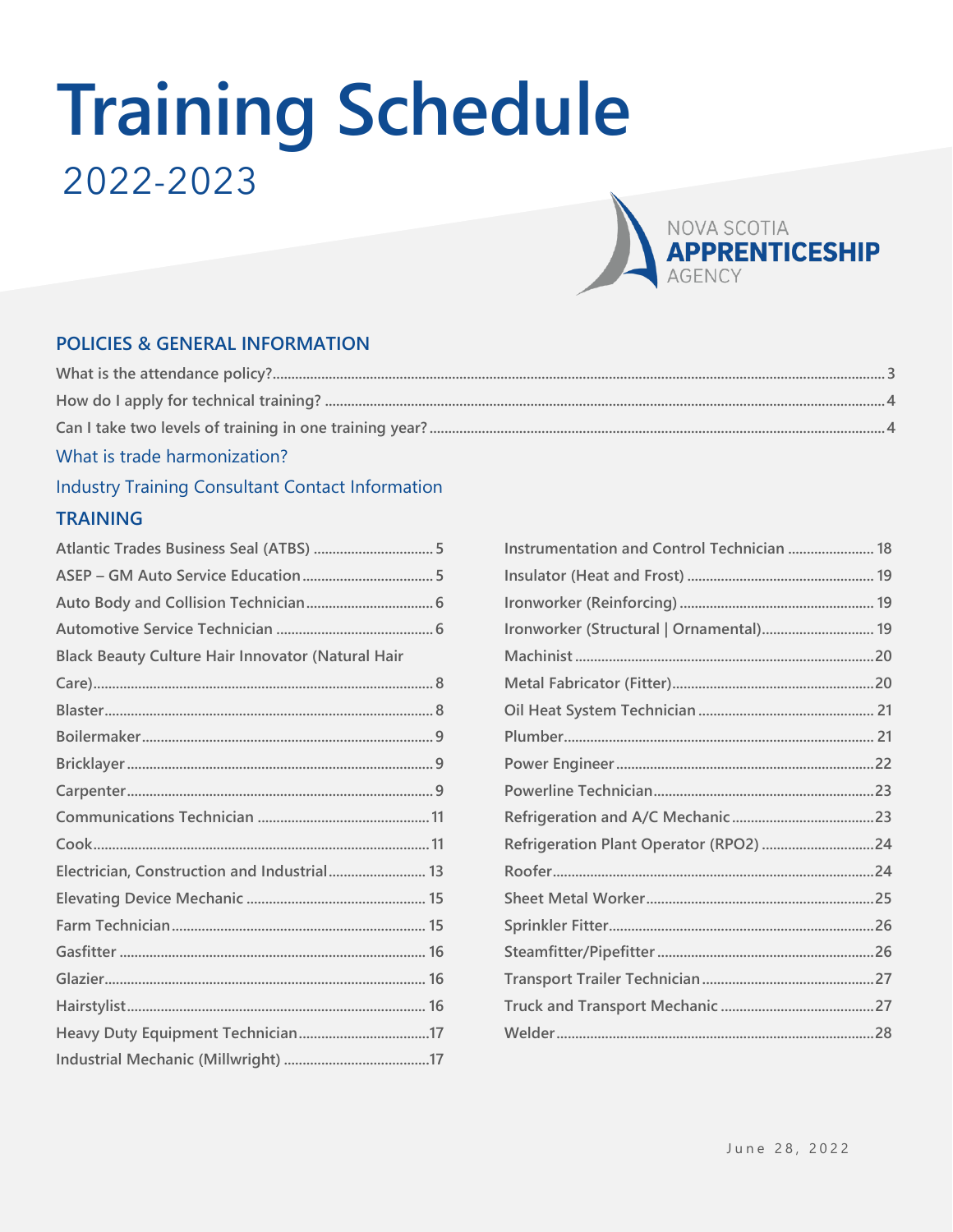#### **TRAINING DELIVERY OPTIONS**

**In-Person Training** will be delivered on campus with instructor-led sessions full-time Monday through Friday for the duration of the training. This is typically 30 hours per week of class time. Training is in-person unless otherwise stated.

**Blended (In Person/Online)** Training will be delivered both on campus and virtual with instructorled sessions full-time Monday through Friday for the duration of the training. Training is blended and therefore, course material will be delivered through Brightspace Learning Management System and will incorporate other digital learning tools (e.g. Microsoft Teams), and some in-person learning on campus. Dates for on campus technical training will be provided by the instructor.

**Remote (Instructor Led)** will be delivered full-time remotely via instructor-led sessions Monday through Friday. Training materials are delivered in the Brightspace Learning Management System and will incorporate online meeting tools (e.g. Microsoft Teams). There is no on campus component.

**Online (Instructor Led/ Self-Paced)** is primarily self-paced training but weekly sessions with an instructor will be scheduled to support your success. The scheduled of those sessions will be provided by your instructor. Training is delivered in the Brightspace Learning Management System and will incorporate other digital learning tools (e.g. Microsoft Teams). Start and completion dates are indicated in the schedule below.

**Online (Self-Paced) training will be completely self-paced.** Courses combine a variety of learning experiences, but do not include scheduled instructor-led sessions. However, instructors are available via email or phone for support. All course materials and assessments are delivered through the Brightspace Learning Management System. These levels begin on a date determined with your [Industry Training Consultant.](https://www.nsapprenticeship.ca/contact#itcs) Please note: Once you have completed the online training you must apply to write your [level exam](https://novascotia.ca/lae/apprenticeship/InitialQuestions.aspx?AppType=Online&AppForm=LAEAFEXAM) if required.

### <span id="page-2-0"></span>What is the attendance policy?

- **•** Promptness and regular attendance are expected from all apprentices attending technical training to ensure success. Following an extended absence, the Nova Scotia Apprenticeship Agency and the training provider reserves the right to communicate absenteeism by the apprentice to employers, Service Canada, or third-party partners.
- Late arrivals or early departures of more than thirty minutes will be considered a ½-day absence.
- Apprentices must attend 90% of the total technical training days per level. If an apprentice misses more than 10%, the instructor will contact the apprentice's Industry Training Consultant who will discuss next steps with the apprentice.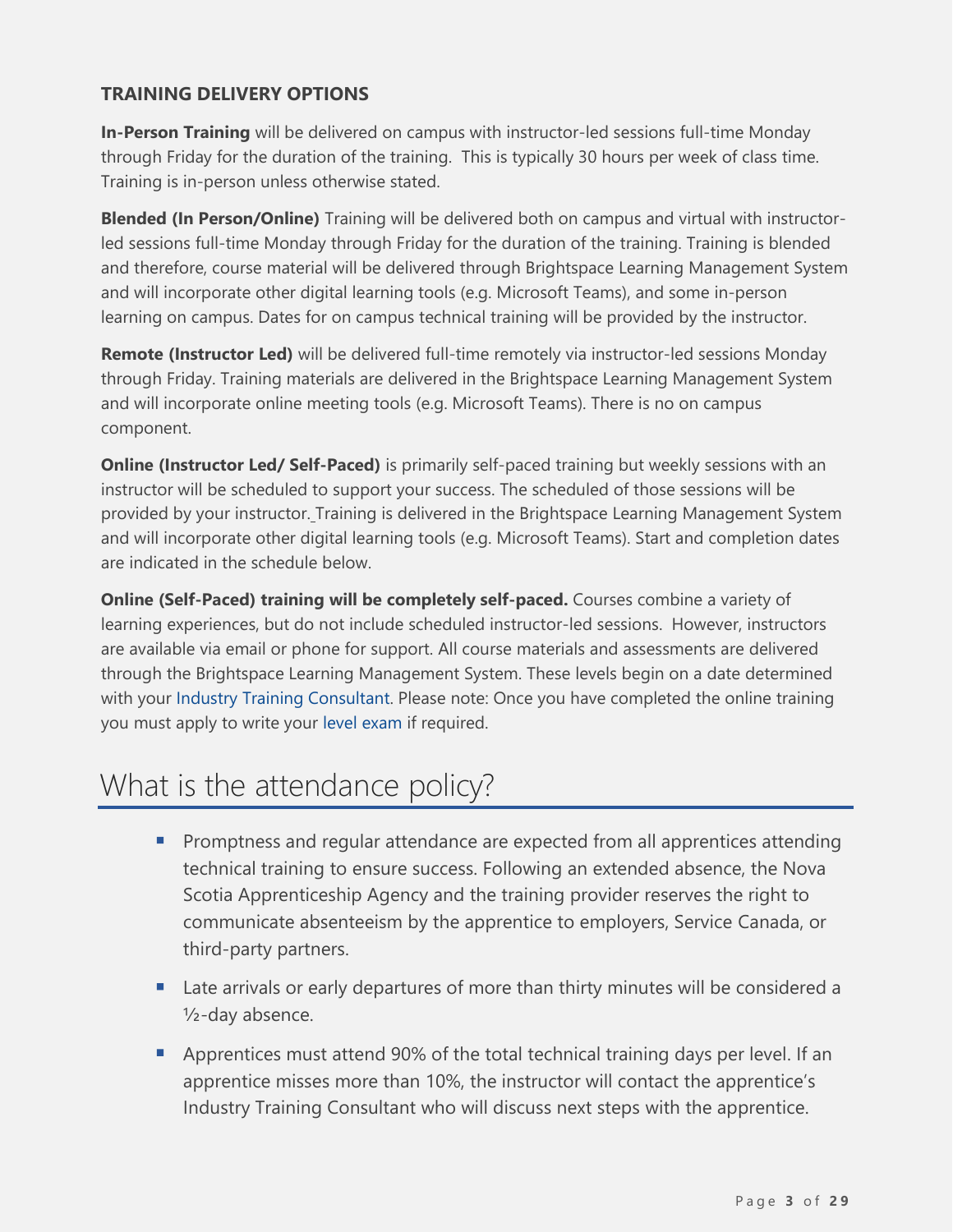#### <span id="page-3-0"></span>**PLEASE NOTE TECHNICAL TRAINING ENROLLMENT FORMS WILL BE REMOVED FOUR WEEKS PRIOR TO THE START DATE OF TRAINING**

- Make sure you are a registered apprentice. For more information on how to register as an apprentice, [click here.](https://www.nsapprenticeship.ca/apprentices/register-apprentice)
- Complete and submit the [Technical Training Enrolment Form:](https://novascotia.ca/lae/apprenticeship/InitialQuestions.aspx?AppType=Online&AppForm=LAETTEF&Blaster=No)
	- a. Prior to applying for training, you must have your employer's approval to attend the training.
	- b. Submission of the form does not guarantee you a seat in training. If your application is approved, you will receive emailed confirmation that you are scheduled to attend the training within, provided all your information in our system is up to date.

### <span id="page-3-1"></span>Can I take two levels of training in one training year?

The Nova Scotia Apprenticeship Agency periodically updates our training based on input from industry and our Atlantic harmonization efforts. We recommend that before you enroll in two levels of training in one year, you contact your Industry Training Consultant to ensure that you do not repeat any material or experience training gaps.

If you don't know which training you should register for, please [contact the Agency.](https://www.nsapprenticeship.ca/contact)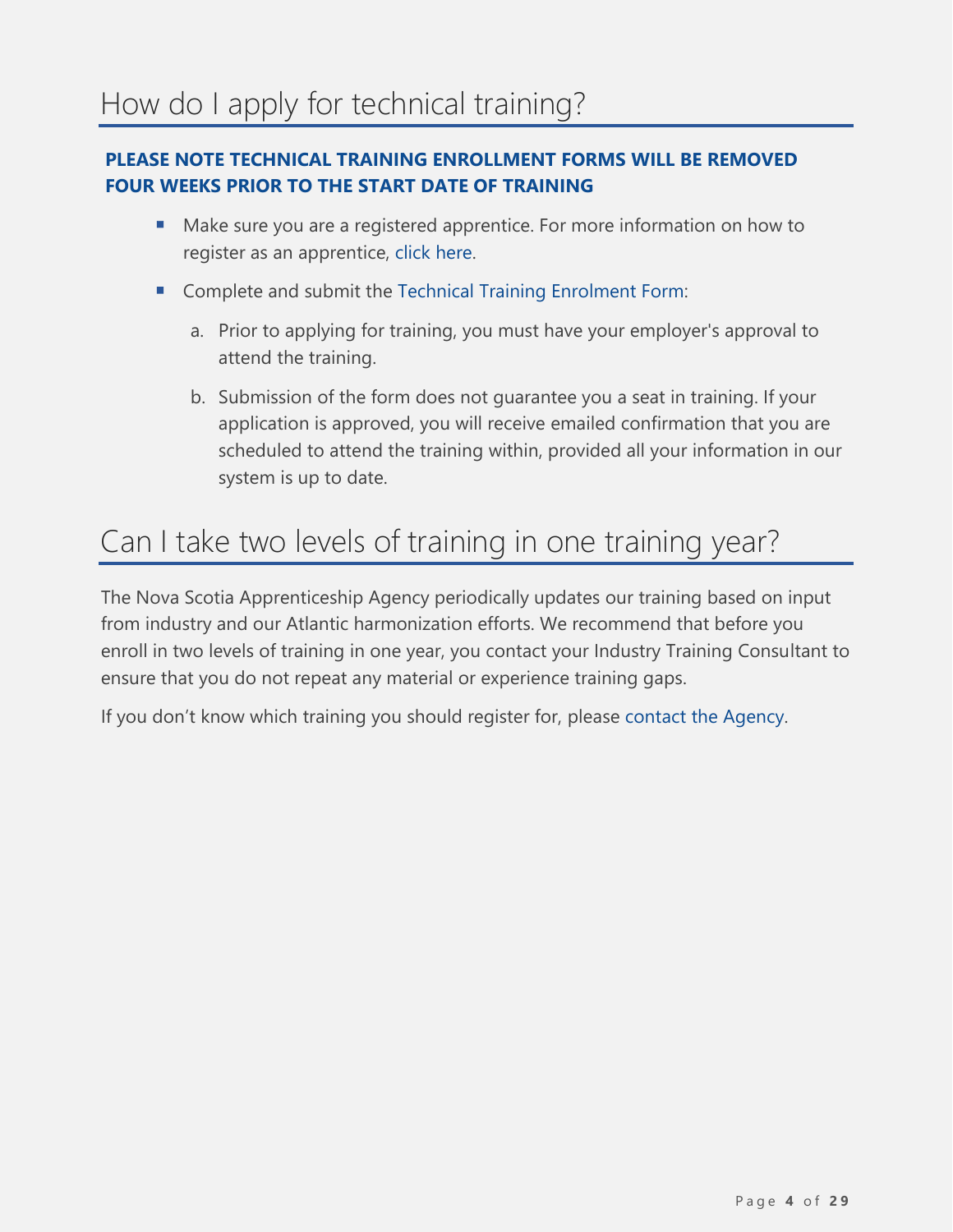# <span id="page-4-0"></span>Atlantic Trades Business Seal (ATBS)

The Atlantic Trades Business Seal Program is a part-time continuing education program for journeypersons to advance their business and leadership skills. The program can support you to develop the skills you need to open your own business or prepare for a leadership role.

#### **Details:**

#### **ATBS – Human Resource Management**

■ Sep 12 – Oct 21, 2022, Remote (Instructor Led)

#### **ATBS – Business Planning**

■ Oct 24 – Dec 2, 2022, Remote (Instructor Led)

#### **ATBS – Financial Management**

Jan 9 – Feb 17, 2023, Remote (Instructor Led)

#### **ATBS – Marketing and Sales**

■ Feb 20 – Apr 7, 2023, Remote (Instructor Led)

#### **ATBS – Operations Management**

■ Apr 11 – May 19, 2023, Remote (Instructor Led)

[More information](https://nsapprenticeship.ca/tradespersons/atlantic-trades-business-seal) about the ATBS  $(i)$ 

# <span id="page-4-1"></span>ASEP – GM Auto Service Education

**Level Exams:** Where indicated below, apprentices must pass the level exam at the end of training to progress to the next level.

**Level 4:** (Harmonized): 10 Weeks (Level exam required)

■ Sept 12 – Nov 18, 2022, Akerley Campus

#### Level 2: (Harmonized): 10 Weeks (Level exam required)

- Jan 9 Mar 17, 2023, Akerley Campus
- **Level 3:** (Harmonized): 9 Weeks (Level exam required)
	- Mar 27 May 26, 2023, Akerley Campus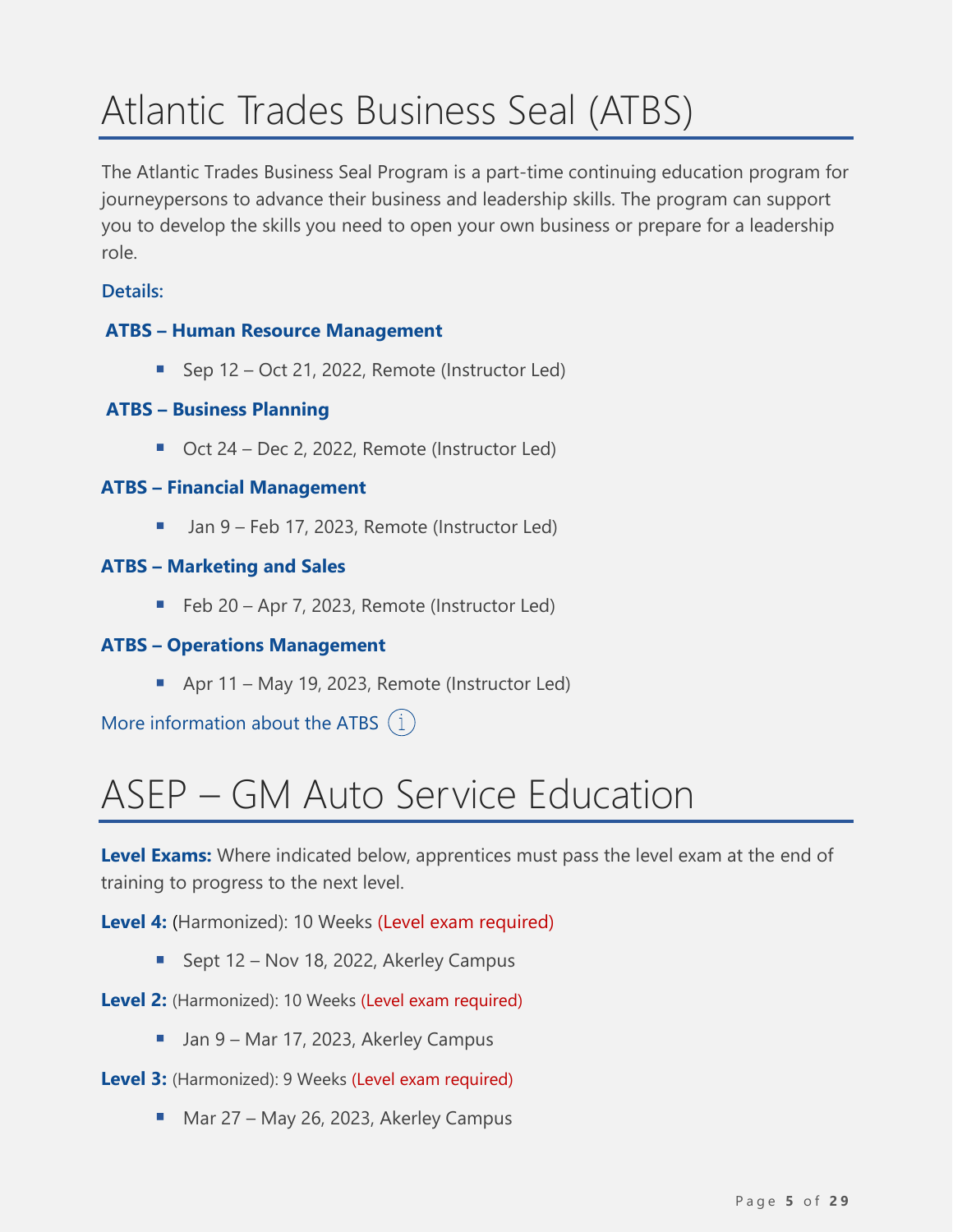# <span id="page-5-0"></span>Auto Body and Collision Technician

- **2021 [Curriculum Standard Harmonized \(Level](https://www.nsapprenticeship.ca/sites/default/files/files/ABCTAACS.pdf) 1)**
- **2015 Curriculum Standard Non-harmonized (Levels 2, 3, 4)**

#### **Level 1 (Harmonized): 7 Weeks** (Level exam required)

■ Feb 20 – Apr 7, 2023, Akerley Campus

#### **Level 2: 5 Weeks**

■ April 17 – May 19, 2023, Akerley Campus

#### **Level 3: 6 Weeks**

■ Nov 7 – Dec 16, 2022, Akerley Campus

#### **Level 4: 5 Weeks**

- Jan 9 Feb 10, 2023, Akerley Campus
- May 29 Jun 7, 2023, Marconi Campus

### <span id="page-5-1"></span>Automotive Service Technician

**Level Exams:** Where indicated below, apprentices must pass the level exam at the end of training to progress to the next level.

- 2019 [Curriculum Standard Harmonized \(Levels](https://nsapprenticeship.ca/sites/default/files/files/ASTAACS.pdf) 1, 2, 3)
- **2017 [Curriculum Standard](https://nsapprenticeship.ca/sites/default/files/files/ASTNACS.pdf) Non-Harmonized (Levels 3, 4)**

#### **Level 1 (Harmonized): 8 Weeks** (Level exam required)

- Sep 12 Nov 4, 2022, Akerley Campus
- Sep 12 Nov 4, 2022, Kingstec Campus
- $\blacksquare$  Nov 14, 2022 Jan 20, 2023, Pictou Campus
- Apr 3 May 26, 2022, Akerley Campus
- Apr 3 May 26, 2023, Marconi Campus

#### **Level 1 (Harmonized): Online (Self-Paced)** (Level exam required)

■ Sep 12 – Jun 30, 2023, Online (Self-Paced)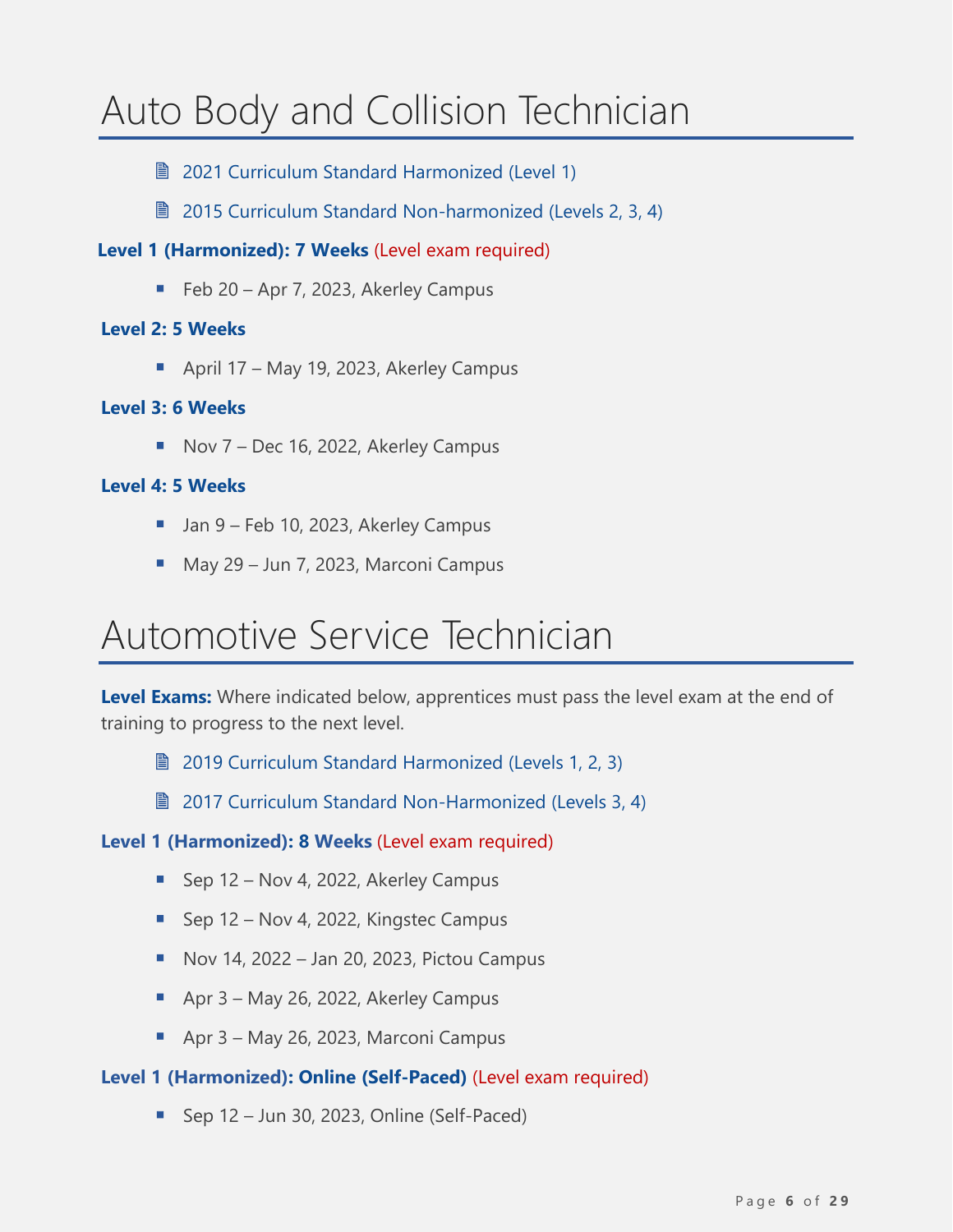#### **Level 2 (Harmonized): 8 Weeks** (Level exam required)

- Sep 12 Nov 04, 2022, Akerley Campus
- Sep 12 Nov 04, 2022, Pictou Campus
- $\blacksquare$  Nov 14, 2022 Jan 20, 2023, Kingstec Campus
- Jan 9 Mar 3, 2023, Truro Campus
- Jan 23 Mar 17, 2023, Lunenburg Campus
- Jan 30 Mar 24, 2023, Marconi Campus
- Jan 30 Mar 24, 2023, Akerley Campus
- Apr 3 May 26, 2023, Akerley Campus

#### **Level 2 (Harmonized): Online (Self-Paced)** (Level exam required)

■ Sep 12 – Jun 30, 2023, Online (Self-Paced)

#### **Level 3 (Harmonized): 7 Weeks** (Level exam required)

**Note: Individuals who completed the "Harmonized Level 2" training last year MUST take the "Harmonized Level 3" training this year. Individuals who did not attend the "Harmonized level 2" training MUST attend the "Non-Harmonized Level 3" training session. [Important: Individuals who attend the incorrect training will have significant gaps.**

- Sept 19 Nov 4, 2022, Marconi Campus
- Nov 21, 2022 Jan 20, 2023, Akerley Campus
- Jan 30 Mar 17, 2023, Akerley Campus
- Apr 03 May 19, 2023, Akerley Campus

#### **Level 3 (Non-Harmonized): 7 Weeks**

**Note: Individuals who completed the "Harmonized Level 2" training last year MUST take the "Harmonized Level 3" training this year. Individuals who did not attend the "Harmonized level 2" training MUST the "Non-Harmonized Level 3" training session. [Important: Individuals who attend the incorrect training will have significant training gaps.]**

- $\blacksquare$  Nov 21, 2022 Jan 20, 2023, Akerley Campus
- Jan 30 Mar 17, 2023, Akerley Campus

#### **Level 4 (Harmonized): 8 Weeks** (Level exam required)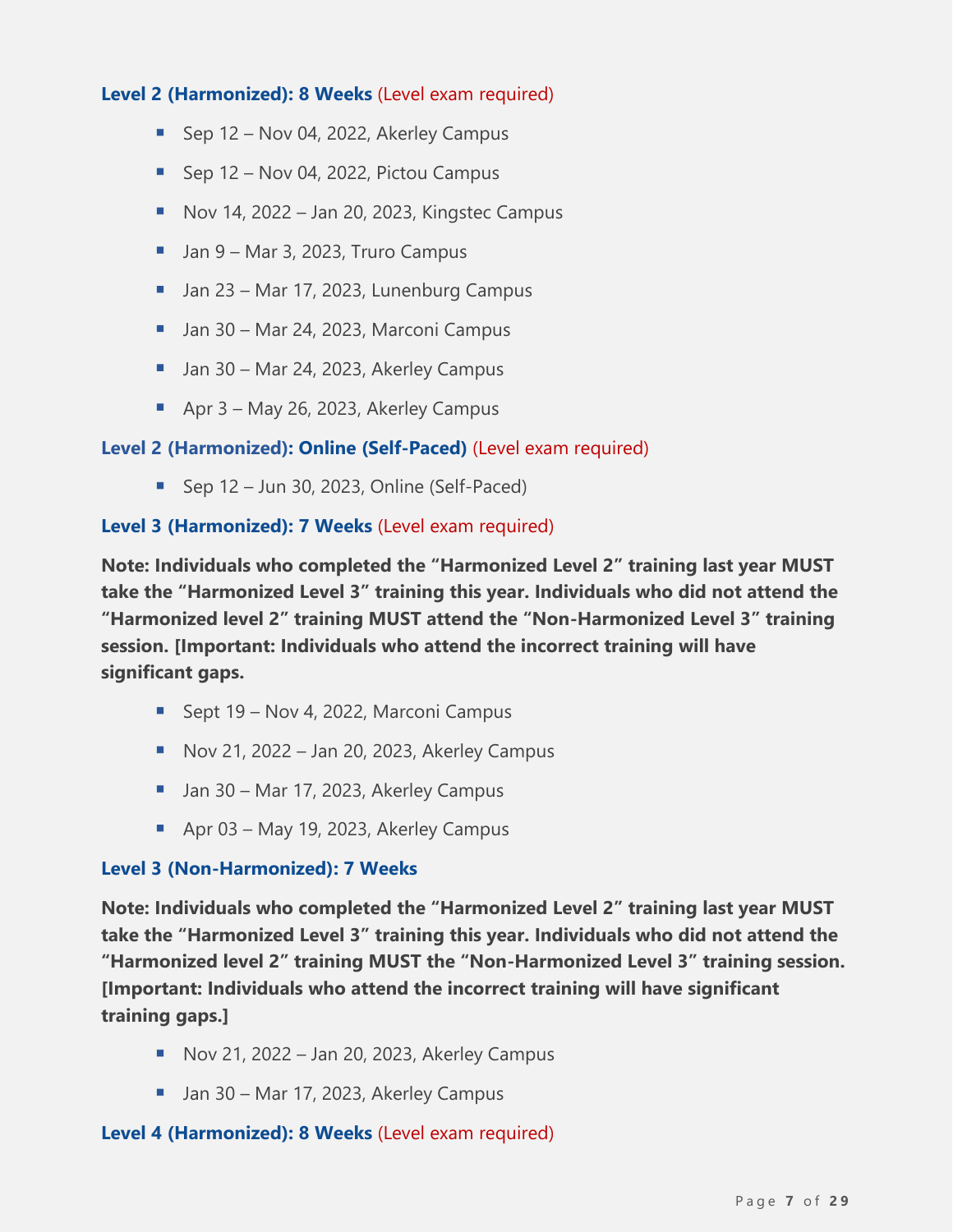**Note: Individuals who completed the "Harmonized Level 3" training last year MUST take the "Harmonized Level 4" training this year. Individuals who did not attend the "Harmonized level 3" training MUST the "Non-Harmonized Level 4" training session. [Important: Individuals who attend the incorrect training will have significant training gaps.]**

- Sept 12 Nov 4, 2022, Akerley Campus
- $\blacksquare$  Nov 14, 2022 Jan 20, 2023, Akerley Campus
- Apr 03 May 26, 2023, Akerley Campus
- Jan 30 Mar 24, 2023, Pictou Campus
- Nov 14, 2022 Jan 20, 2023, Marconi Campus

#### **Level 4 (Non-Harmonized): 7 Weeks**

**Note: Individuals who completed the "Harmonized Level 3" training last year MUST take the "Harmonized Level 4" training this year. Individuals who did not attend the "Harmonized level 3" training MUST the "Non-Harmonized Level 4" training session. [Important: Individuals who attend the incorrect training will have significant training gaps.]**

■ Jan 30 – Mar 17, 2023, Akerley Campus

# <span id="page-7-0"></span>Black Beauty Culture Hair Innovator (Natural Hair Care)

▪ TBD

### <span id="page-7-1"></span>Blaster

**Blaster Certification Renewal Course:** Required for Blasters who want to renew their certification. Blasters must renew their certification every five years and this course must be successfully completed before certification can be renewed.

■ For the steps to apply, please read page 7 in the [Blasting Info](https://nsapprenticeship.ca/sites/default/files/files/Blasting_Info.pdf) pdf.

#### **Blasting Safety Course**

■ To apply, please complete and submit the [Blasting Safety Application](https://novascotia.ca/lae/apprenticeship/InitialQuestions.aspx?AppType=Online&AppForm=LAEAFBS) online, Dates for this online self-paced training are to be determined.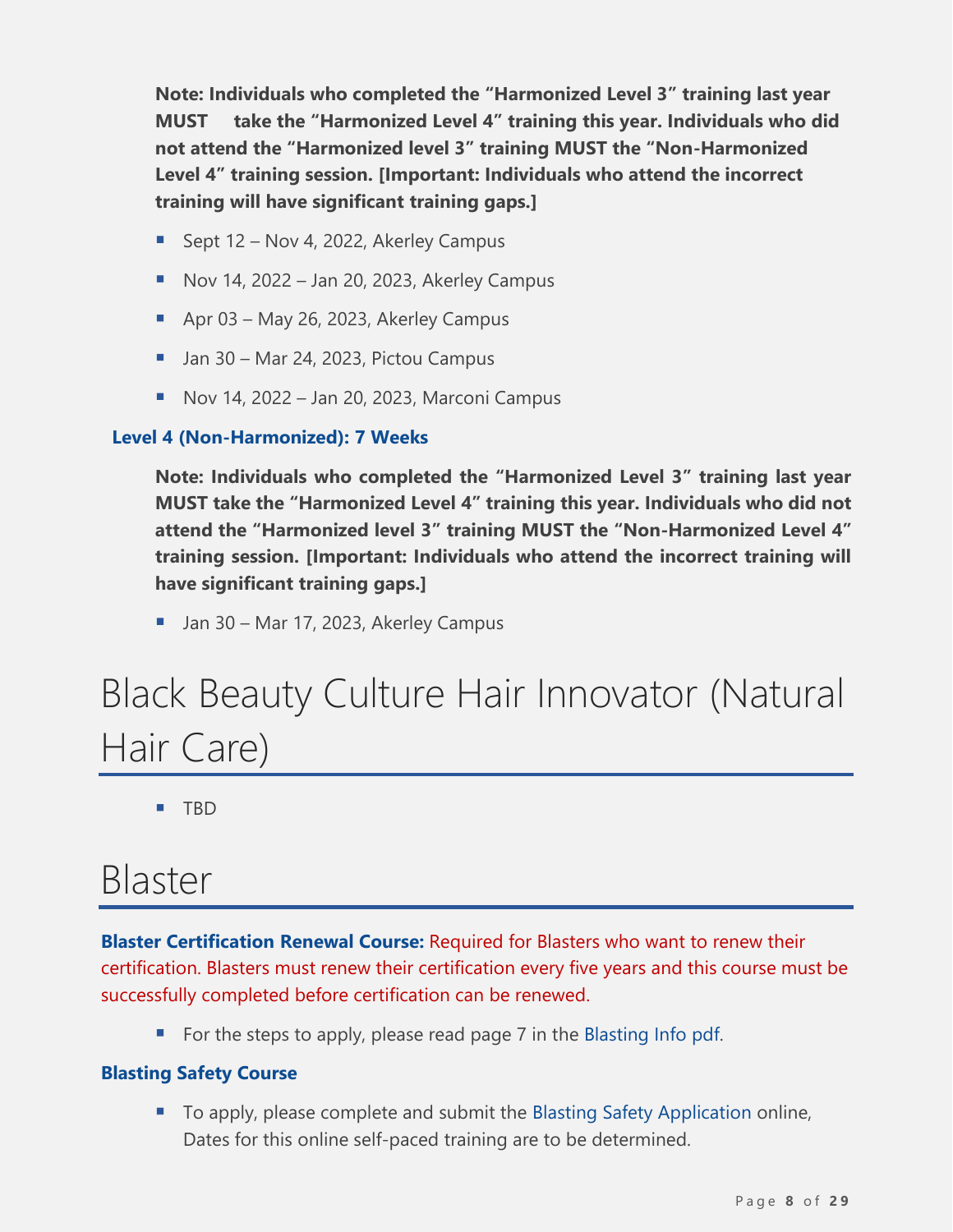# <span id="page-8-0"></span>Boilermaker

**Level Exams:** Where indicated below, apprentices must pass the level exam at the end of training to progress to the next level.

**■ [2020 Curriculum Standard Harmonized \(Levels](https://www.nsapprenticeship.ca/sites/default/files/files/BoilerAACS.pdf) 1, 2, 3)** 

**Level 1 (Harmonized): 8 Weeks** (Level exam required)

■ Mar 13 – May 5, 2023, Marconi Campus

#### **Level 2 (Harmonized): 8 Weeks** (Level exam required)

■ Jan 9– Mar 03, 2023, Marconi Campus

#### **Level 3 (Harmonized): 8 Weeks** (Level exam required)

■ Oct 24 – Dec 16, 2022, Marconi Campus

### <span id="page-8-1"></span>Bricklayer

**Level Exams:** Where indicated below, apprentices must pass the level exam at the end of training to progress to the next level.

■ [2015 Curriculum Standard Harmonized \(Levels 1, 2, 3\)](https://www.nsapprenticeship.ca/sites/default/files/files/BrickAACS.pdf)

**Level 1 (Harmonized): 8 Weeks** (Level exam required)

■ Mar 27 – May 19, 2023, Ivany Gate Campus

#### **Level 2 (Harmonized): 6 Weeks** (Level exam required)

 $\blacksquare$  Nov 21, 2022 – Jan 13, 2023, Ivany Gate Campus

#### **Level 3 (Harmonized): 8 Weeks** (Level exam required)

■ Jan 23 – Mar 17, 2023, Ivany Gate Campus

### <span id="page-8-2"></span>Carpenter

**Level Exams:** Where indicated below, apprentices must pass the level exam at the end of training to progress to the next level.

**■ [2016 Curriculum Standard Harmonized \(Levels 1, 2, 3, 4\)](https://www.nsapprenticeship.ca/sites/default/files/files/CarpAACS.pdf)** 

■ 2011 Curriculum Standards Non-Harmonized Level 4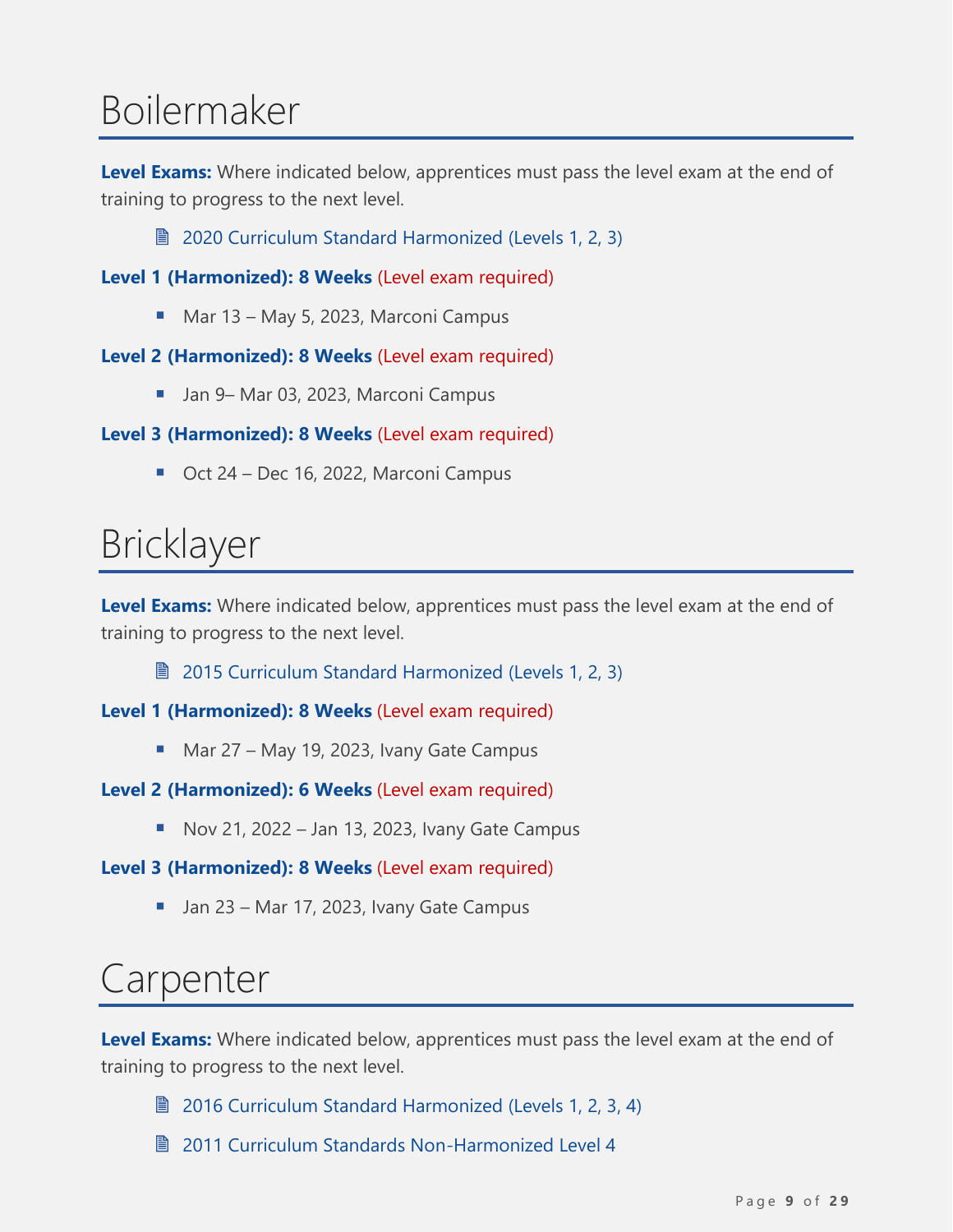#### **Level 1 (Harmonized): 8 Weeks** (Level exam required)

- Oct 3 Nov 25, 2022, Strait Campus
- Sep 12 Nov 4, 2022, Akerley Campus
- Sep 19 Nov 10, 2022, Marconi Campus

#### **Level 1 (Harmonized): Online (Self-Paced)** (Level exam required)

■ Sep 12, 2022 – Jun 30, 2023, Online (Self-Paced)

#### **Level 2 (Harmonized): 8 Weeks** (Level exam required)

- Jan 23 Mar 17, 2023, Akerley Campus
- Mar 27 May 19, 2023, Akerley Campus
- Apr 3 May 26, 2023, Marconi Campus
- Jan 9 Mar 3, 2023, Strait Campus

#### **Level 2 (Harmonized): Online (Self-Paced)** (Level exam required)

 $\blacksquare$  Sep 12, 2022 – Jun 30, 2023, Online (Self-Paced)

#### **Level 3 (Harmonized): 7 Weeks** (Level exam required)

- Sep 12 Oct 28, 2022, Akerley Campus
- $\blacksquare$  Nov 14, 2022 Jan 13, 2023, Akerley Campus
- Jan 23 Mar 10, 2023. Akerley Campus
- Jan 30 Mar 17, 2023, Marconi Campus

#### **Level 4 (Harmonized): 7 Weeks** (Level exam required)

- Nov 14, 2022 Jan 13, 2023, Akerley Campus
- Nov 21, 2022 Jan 20, 2023, Marconi Campus
- Jan 23 Mar 10, 2023, Akerley Campus
- Mar 27 May 12, 2023, Akerley Campus

#### **Level 4 (Non-Harmonized): 7 Weeks**

■ Mar 27 – Apr 28, 2023, Akerley Campus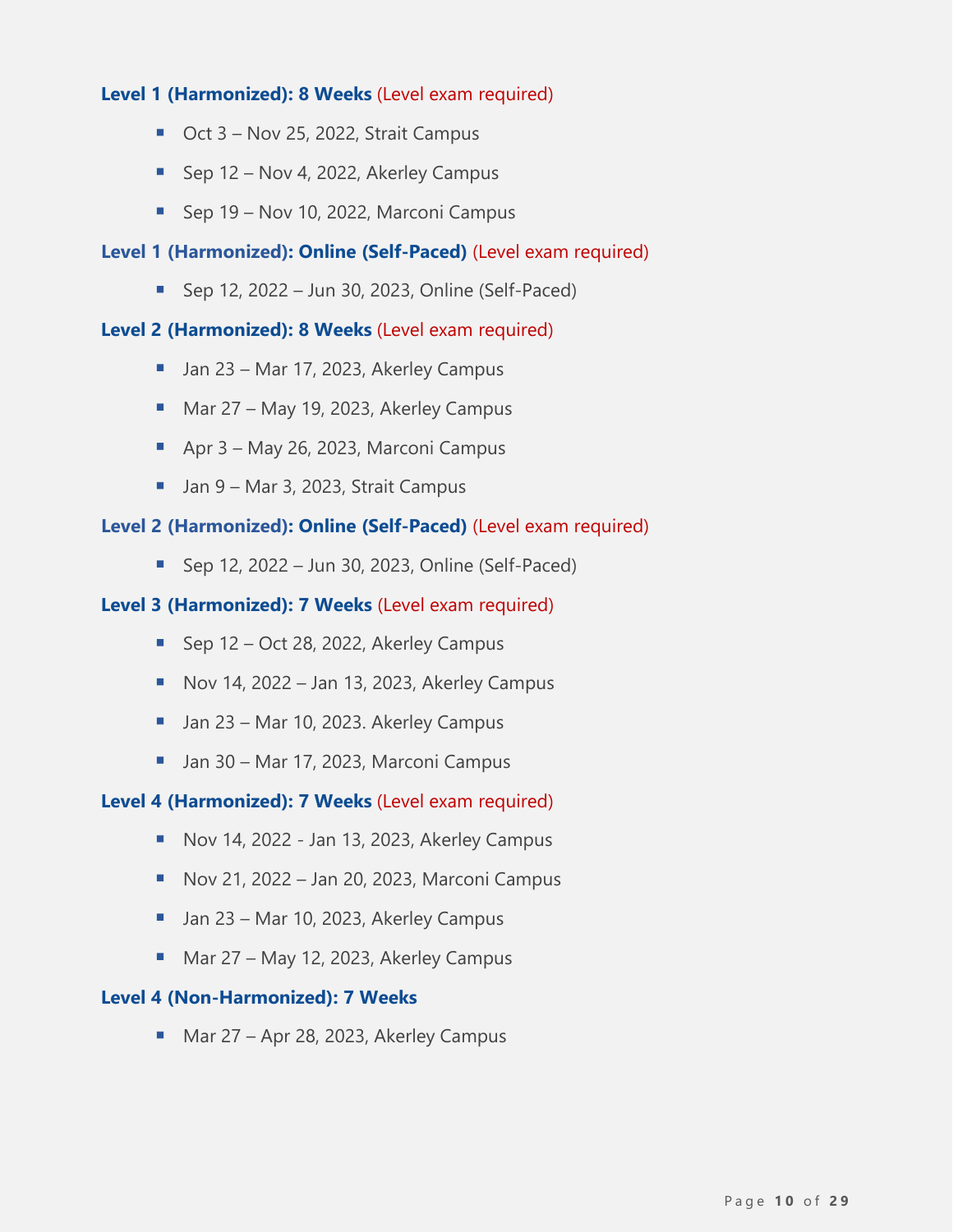# <span id="page-10-0"></span>Communications Technician

▪ TBD

### <span id="page-10-1"></span>Cook

**Level Exams:** Where indicated below, apprentices must pass the level exam at the end of training to progress to the next level.

■ [2015 Curriculum Standard Harmonized \(Levels 1, 2, 3\)](https://www.nsapprenticeship.ca/sites/default/files/files/CookAACS.pdf)

#### **Level 1 (Harmonized): 5 Weeks Blended [1 wk online + 4 wks in-person]** (Level exam required)

This is a blended training session, which means it includes both online and in-class components. Here are the details and the steps for registration:

- **1.** You will have 4 weeks to do the online component, which must be successfully completed prior to starting the in-class component of training.
- **2.** The training:
	- Online pre-requisite component: Nov 21 Dec 16, 2022 In-class training: Jan 9 – Feb 3, 2023, Marconi Campus You must complete the online component before you start this training.
	- Online pre-requisite component: Nov 21 Dec 16, 2022 In-class training: Jan 9 – Feb 3, 2023, Pictou Campus You must complete the online component before you start this training.
	- Online pre-requisite component: Feb 13 Mar 10, 2023 In-class training: Mar 13 – May 19, 2023, Akerley Campus (Part-time in-class (Mon/Tues) -1:30 - 7:30 pm) You must complete the online component before you start this training.
- **3.** Register for the complete blended online and in-class training by submitting a Technical Training Enrolment Form.

#### **Level 2 (Harmonized): 5 Weeks Blended [1 wk online + 4 wks in-person]** (Level exam required)

This is a blended training session, which means it includes both online and in-class components. Here are the details and the steps for registration: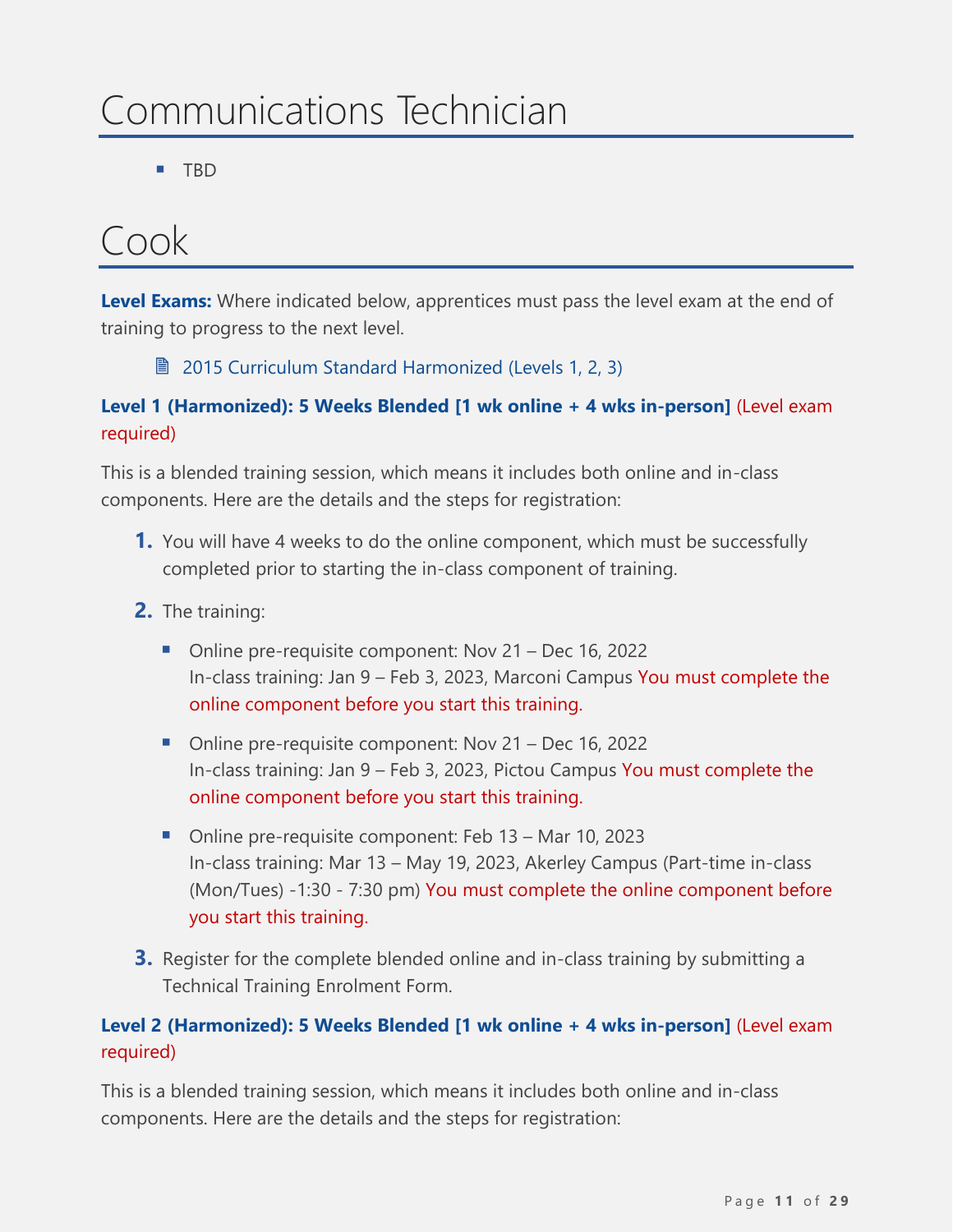- **1.** You will have 4 weeks to do the online component, which must be successfully completed prior to starting the in-class component of training.
- **2.** The training:
	- Online pre-requisite component: Jan 16 Feb 10, 2023. In-class training: Feb 13 – Mar 10, 2023, Marconi Campus. You must complete the online component before you start this training.
	- Online pre-requisite component: Feb 13 Mar 10, 2023. In-class training: Mar 13 – May 19, 2023, Akerley Campus (Part-time in-class (Wed/Thurs) - 1:30 - 7:30 pm). You must complete the online component before you start this training.
- **3.** Register for the complete blended online and in-class training by submitting a Technical Training Enrolment Form.

#### **Level 3 (Harmonized): 5 Weeks Blended [1 wk online + 4 wks in-person]** (Level exam required)

This is a blended training session, which means it includes both online and in-class components. Here are the details and the steps for registration:

- **1.** You will have 4 weeks to do the online component, which must be successfully completed prior to starting the in-class component of training.
- **2.** The training:
	- Online pre-requisite component: Sep 6 Sep 30, 2022. In-class training: Oct 3 – Dec 9, 2022, Akerley Campus (Mon/Tues in-class 1:30 - 7:30 pm). You must complete the online component before you start this training.
	- Online pre-requisite component: Mar 6 Mar 31, 2023. In-class training: Apr 3 – Apr 28, 2023, Marconi Campus. You must complete the online component before you start this training.

#### **Level 3: Online (Instructor-Led/Self-Paced) (Harmonized): 15 Weeks** (Level exam required)

This training will be delivered over 15 weeks with a combination of approximately 8 hours per week of self-paced flexible study time and utilizing approximately 8 hours per week of self-paced flexible study time and utilizing Brightspace Learning Management System and 2 hours per week of virtual instructor-led class time via Microsoft Teams. The 2 hours of instructor-led class time will be decided on the first day of class. Apprentices will practice the practical elements of their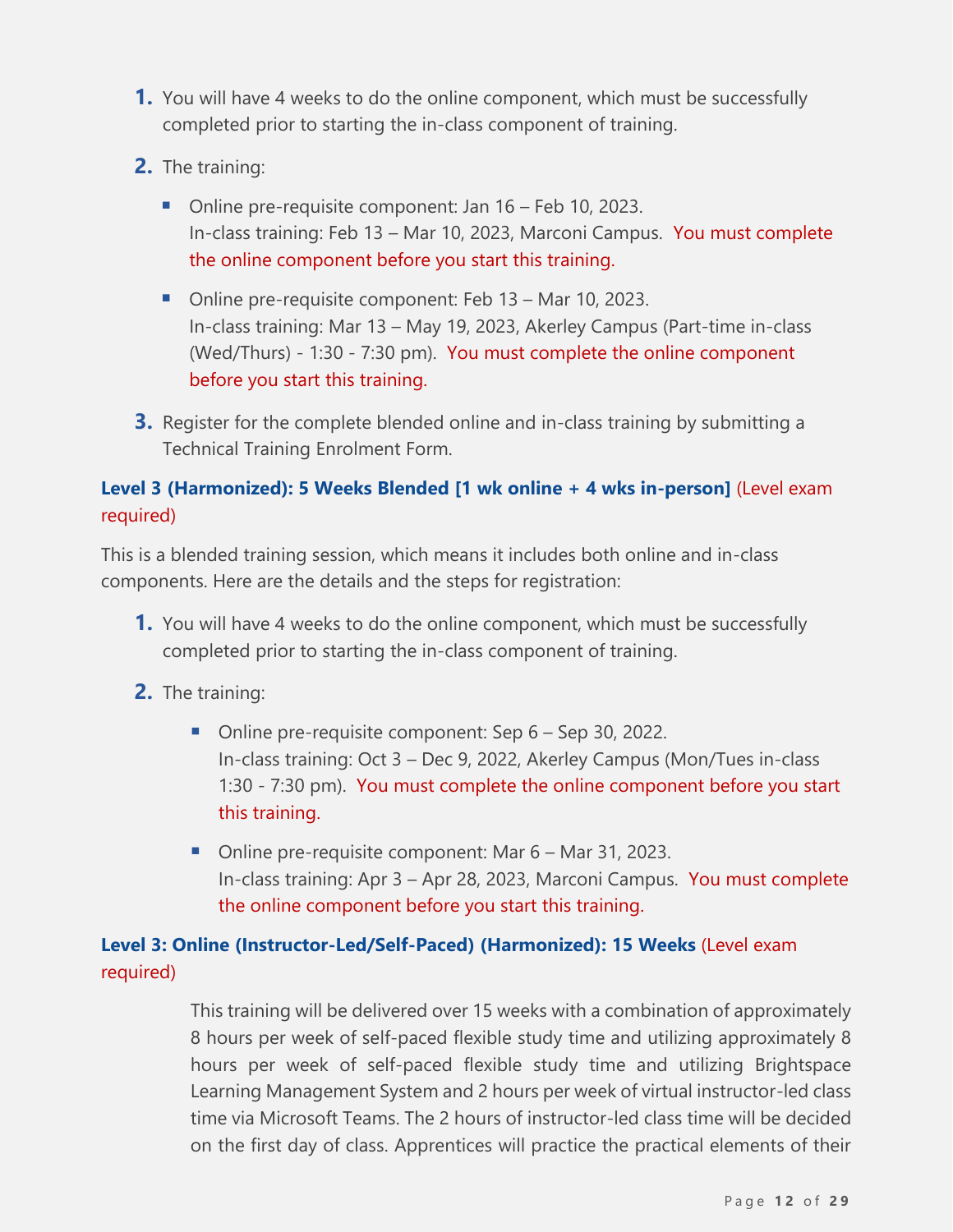learning in the workplace and receive feedback and evaluation from their instructor through Brightspace and Microsoft Teams Conversations.

 $\blacksquare$  Jan 9 – Apr 21, 2023

# <span id="page-12-0"></span>Electrician, Construction and Industrial

**Level Exams:** Where indicated below, apprentices must pass the level exam at the end of training to progress to the next level.

- Construction Electrician 2017 [Curriculum Standard Harmonized \(Levels 1, 2, 3, 4\)](https://www.nsapprenticeship.ca/sites/default/files/files/CElecAACS.pdf)
- Construction Electrician 2016 [Curriculum Standard Non-harmonized \(Level](https://www.nsapprenticeship.ca/sites/default/files/files/CEIPG.pdf) 4)
- **Industrial Electrician [2017 Curriculum Standard Harmonized \(Levels 1, 2, 3, 4\)](https://www.nsapprenticeship.ca/sites/default/files/files/IEAACS.pdf)**
- **Industrial Electrician [2016 Curriculum Standard Non-harmonized \(Level](https://www.nsapprenticeship.ca/sites/default/files/files/IEIPG.pdf) 5)**

#### **Level 1 (Harmonized): 10 Weeks** (Level exam required)

- Nov 14, 2022 Feb 3, 2023, Kingstec Campus
- $\blacksquare$  Nov 14, 2022 Feb 3, 2023, Pictou Campus
- $\blacksquare$  Nov 21, 2022 Feb 10, 2023, Remote (Instructor Led)
- Nov 21, 2022 Feb 10, 2023, Remote (Instructor Led)
- Jan 23 Mar 31, 2023, Marconi Campus
- Apr 11 Jun 16, 2023, Marconi Campus
- Apr  $17 -$  Jun 23, 2023, Ivany Campus

#### **Level 1 (Harmonized): Online (Self-Paced)** (Level exam required)

 $\blacksquare$  Sep 12 – Jun 30, 2023, Online (Self-Paced)

#### **Level 2 (Harmonized): 9 Weeks** (Level exam required)

- Sep 6 Nov 4, 2022, Marconi Campus
- Sep 12 Nov 10, 2022, Remote (Instructor Led)
- Sep 12 Nov 10, 2022, Remote (Instructor Led)
- $\blacksquare$  Nov 14, 2022 Jan 27, 2023, Burridge Campus
- $\blacksquare$  Nov 14, 2022 Jan 27, 2023, Marconi Campus
- $\blacksquare$  Nov 21, 2022 Feb 3, 2023, Ivany Campus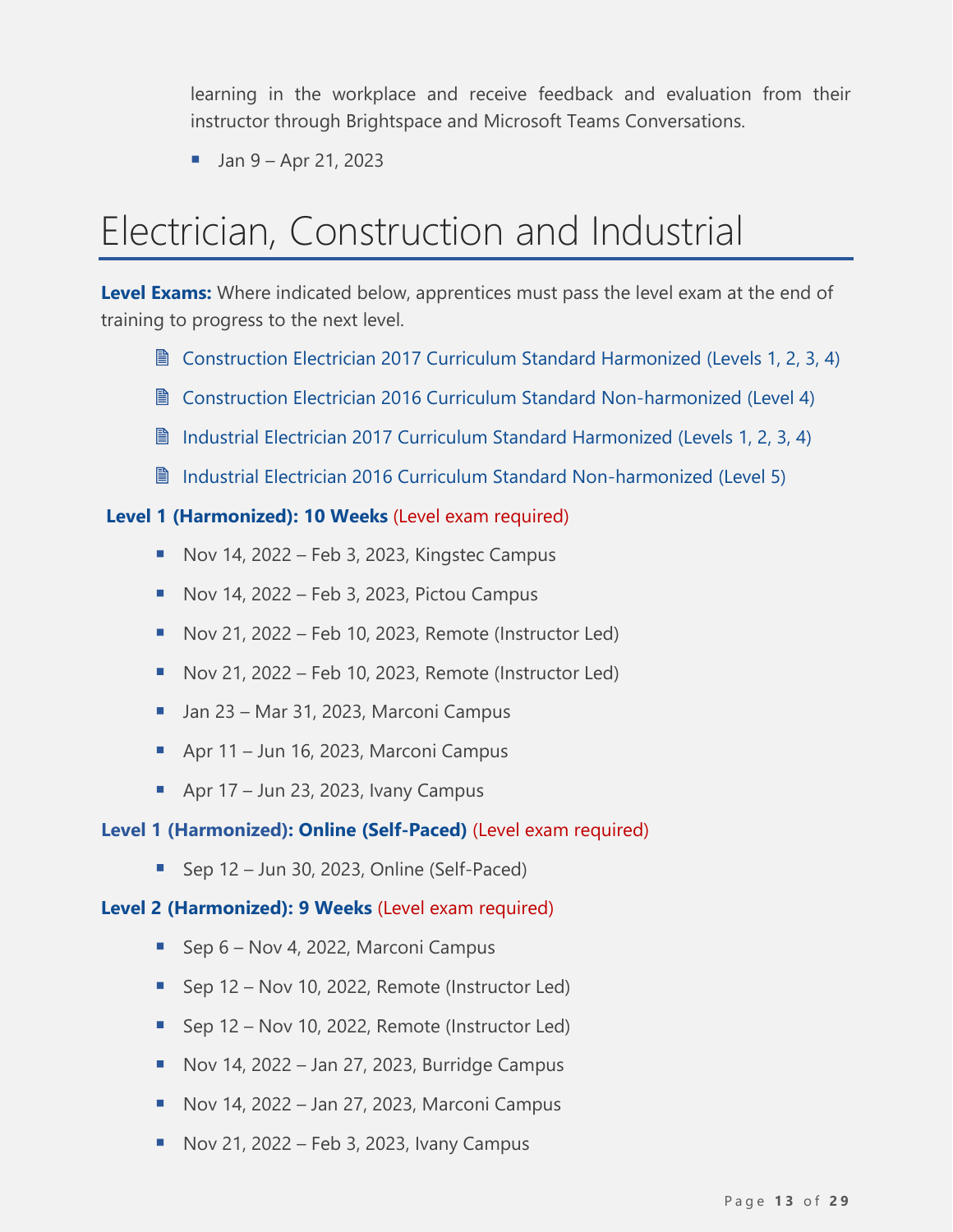- $\blacksquare$  Nov 21, 2022 Feb 3, 2023, Ivany Campus
- Feb 6 Apr 7, 2023, Marconi Campus
- $\blacksquare$  Feb 13 Apr 14, 2023, Ivany Campus
- $\blacksquare$  Feb 13 Apr 14, 2023, Ivany Campus
- Apr 11 Jun 9, 2023, Kingstec Campus
- $\blacksquare$  Apr 11 Jun 9, 2023, Pictou Campus
- $\blacksquare$  Apr 17 Jun 16, 2023, Truro Campus
- $\blacksquare$  Apr 24 Jun 24, 2023, Ivany Campus
- **•** Apr 24 Jun 24, 2023, Ivany Campus

#### **Level 2 (Harmonized): Online (Self-Paced)** (Level exam required)

■ Sep 12 – Jun 30, 2023, Online (Self-Paced)

#### **Level 3 (Harmonized): 8 Weeks** (Level exam required)

- Sep 6 Oct 28, 2022, Marconi Campus
- Sep 12 Nov 04, 2022, Burridge Campus
- Sep 12 Nov 04, 2022, Kingstec Campus
- Sep 12 Nov 04, 2022, Pictou Campus
- $\blacksquare$  Sep 12 Nov 04, 2022, Ivany Campus
- **E** Sep  $12$  Nov 04, 2022, Ivany Campus
- Nov 7, 2022 Jan 13, 2023, Marconi Campus
- $\blacksquare$  Nov 14, 2022 Jan 20, 2023, Ivany Campus
- $\blacksquare$  Nov 14, 2022 Jan 20, 2023, Ivany Campus
- Feb 6 Mar 31, 2023, Remote (Instructor Led)
- **•** Apr 24 Jun 24, 2023, Ivany Campus

#### **Level 3 (Harmonized): Online (Self-Paced)** (Level exam required)

 $\blacksquare$  Sep 12 – Jun 30, 2023, Online (Self-Paced)

#### Level 4 (Harmonized): 7 Weeks: Construction Electrician Only (Level exam required)

- **E** Sep  $12 Oct 28$ , 2022, Ivany Campus
- **E** Sep  $12 Oct 28$ , 2022, Ivany Campus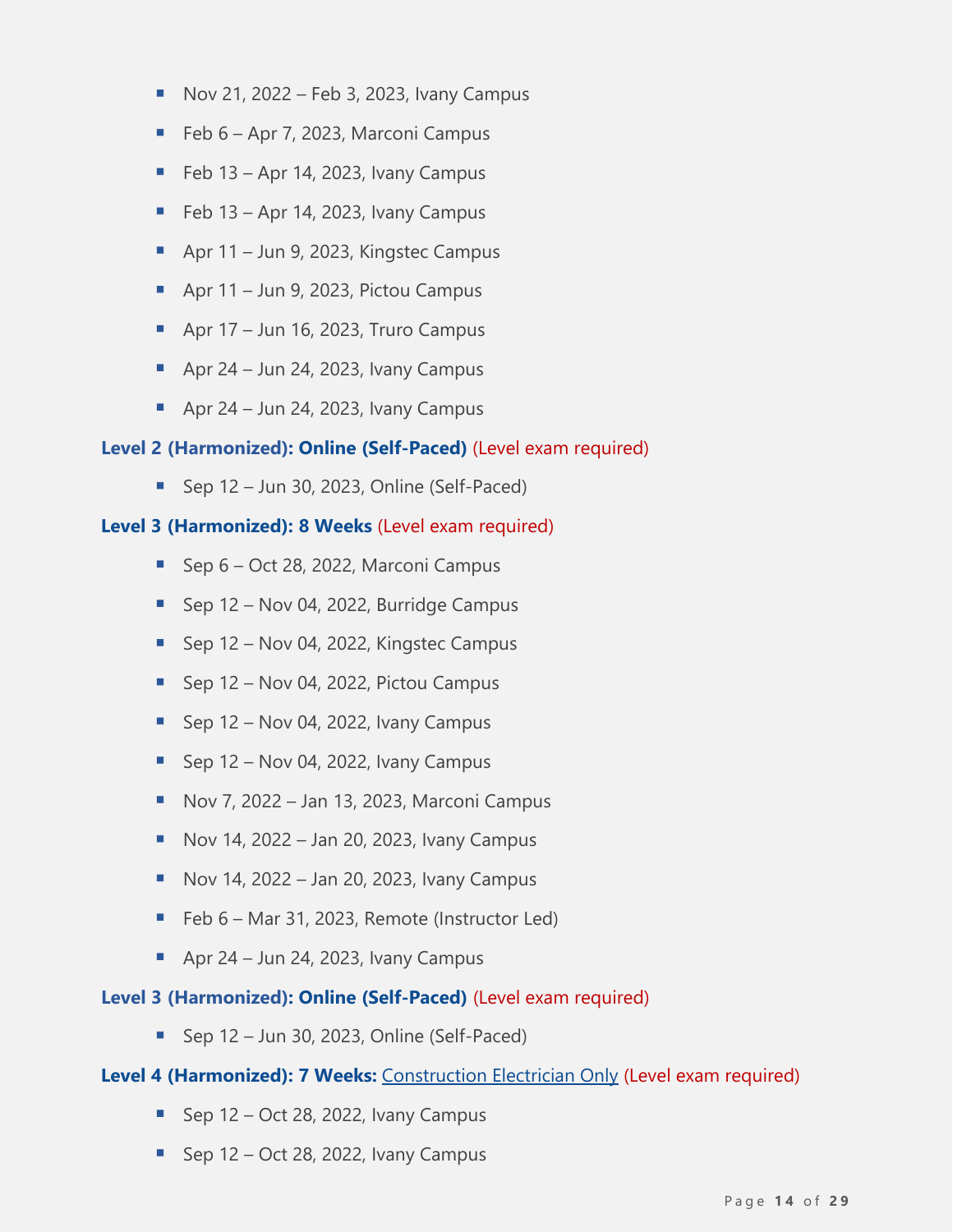- $\blacksquare$  Nov 28, 2022 Jan 27, 2023, Ivany Campus
- $\blacksquare$  Feb 6 Mar 24, 2023, Ivany Campus
- $\blacksquare$  Feb 6 Mar 24, 2023, Ivany Campus
- Feb 13 Mar 31, 2023, Pictou Campus
- $\blacksquare$  Feb 13 Mar 31, 2023, Kingstec Campus
- $\blacksquare$  Feb 20 Apr 7, 2023, Truro Campus
- Apr 17 Jun 2, 2023, Marconi Campus

#### **Level 4 (Harmonized): 7 Weeks, Remote (Instructor Led):** Construction Electrician Only (Level exam required)

- May 1 Jun 16, 2023, Remote (Instructor Led)
- May 1 Jun 16, 2023, Remote (Instructor Led)

#### **Level 4 (Non-Harmonized): 7 Weeks, Remote** Construction Electrician Only

■ Feb 6 – Mar 24, 2023, Remote (Instructor Led)

#### **Level 4 (Harmonized): 12 Weeks:** Industrial Electrician Only (Level exam required)

 $\blacksquare$  Feb 6 – Apr 28, 2023, Ivany Campus

**Level 4 (Harmonized): 12 Weeks, Remote** Industrial Electrician Only (Level exam required)

■ Sep 12 – Dec 2, 2022, Remote (Instructor Led)

**Level 5 (Non- Harmonized): 6 Weeks,** Industrial Electrician Only

■ Apr 3 – May 12, 2023, Remote (Instructor Led)

### <span id="page-14-0"></span>Elevating Device Mechanic

#### **Level 1 Online (Self-Paced)**

 $\blacksquare$  Sep 12, 2022 – Jun 30, 2023, Online (Self-Paced)

### <span id="page-14-1"></span>Farm Technician

**IP Refresher: 90 Hours (Delivered over a 5-week period)**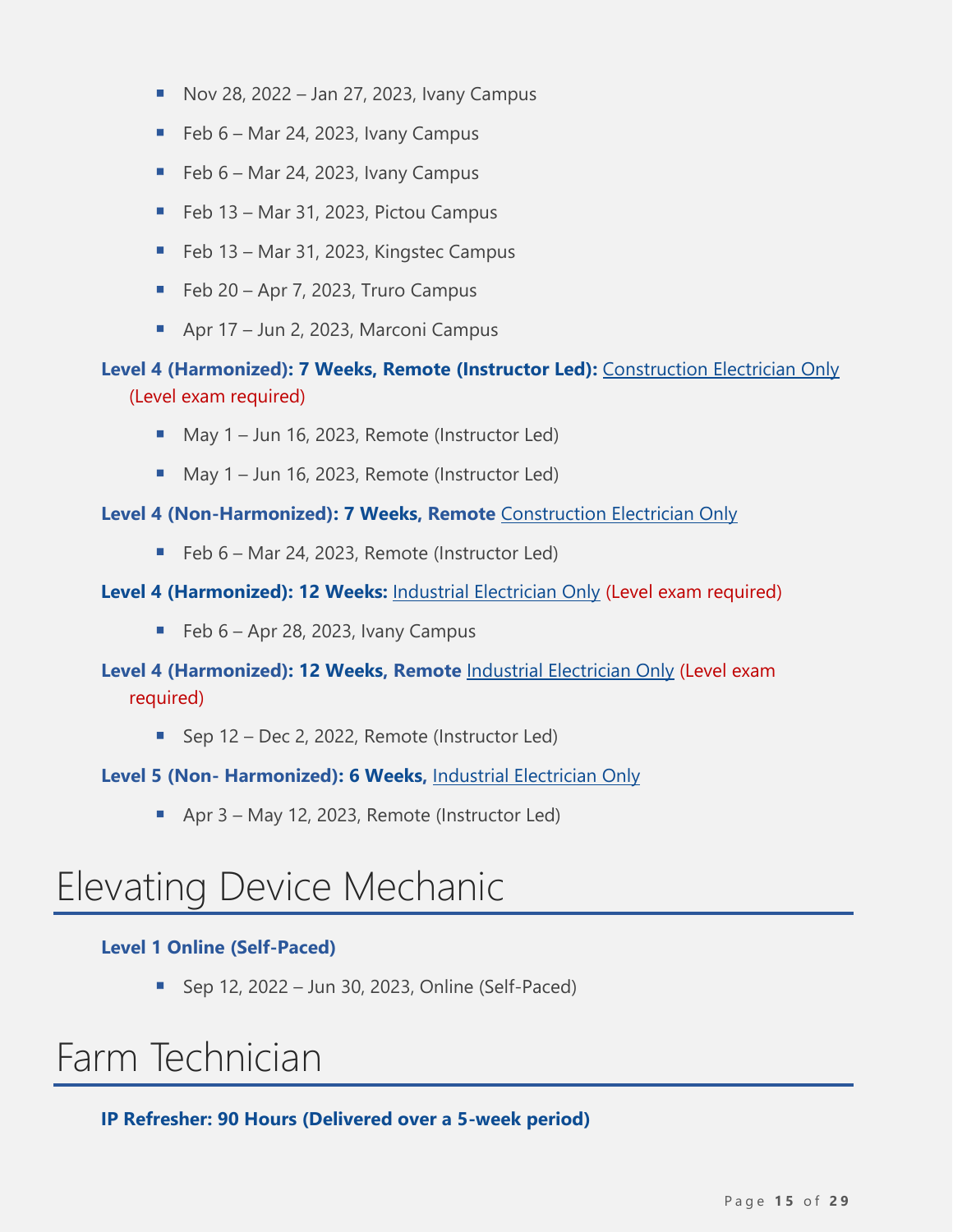Training will be delivered remotely. Learning resources include reading material, videos, and activities. This training will be self-paced and must be completed between set dates.

■ TBD

# <span id="page-15-0"></span>Gasfitter

- 2018 [Gasfitter B Program Structure](https://www.nsapprenticeship.ca/sites/default/files/files/Gas-ClassB.pdf)
- **2018 [Gasfitter A Program Structure](https://www.nsapprenticeship.ca/sites/default/files/files/Gas-ClassA.pdf)**

#### **Gasfitter A: 8 Courses**

**Online (Self-Paced):** Courses combine a variety of learning experiences, but do not include scheduled instructor-led sessions. However, instructors are available via email or phone for support. All courses are delivered in the Brightspace Learning Management System. These levels are open entry and will begin on a date determined in consultation with your Industry Training Consultant.

#### **Gasfitter B**

#### **Level 1: Online (Self-Paced)**

■ Sep 12, 2022 – Jun 30, 2023, Online (Self-Paced)

#### **Level 2: 6 Weeks (In-person)**

- Mar  $20 -$  Apr 28, 2023
- May  $8 -$  Jun 16, 2023

### <span id="page-15-1"></span>Glazier

■ TBD

# <span id="page-15-2"></span>Hairstylist

Level one training has two parts: [1] Online component and [2] In-person component.

■ [2] Apr 17 – May 12, 2023, Cosmetology Association (Exams to be administered by the Cosmetology Association)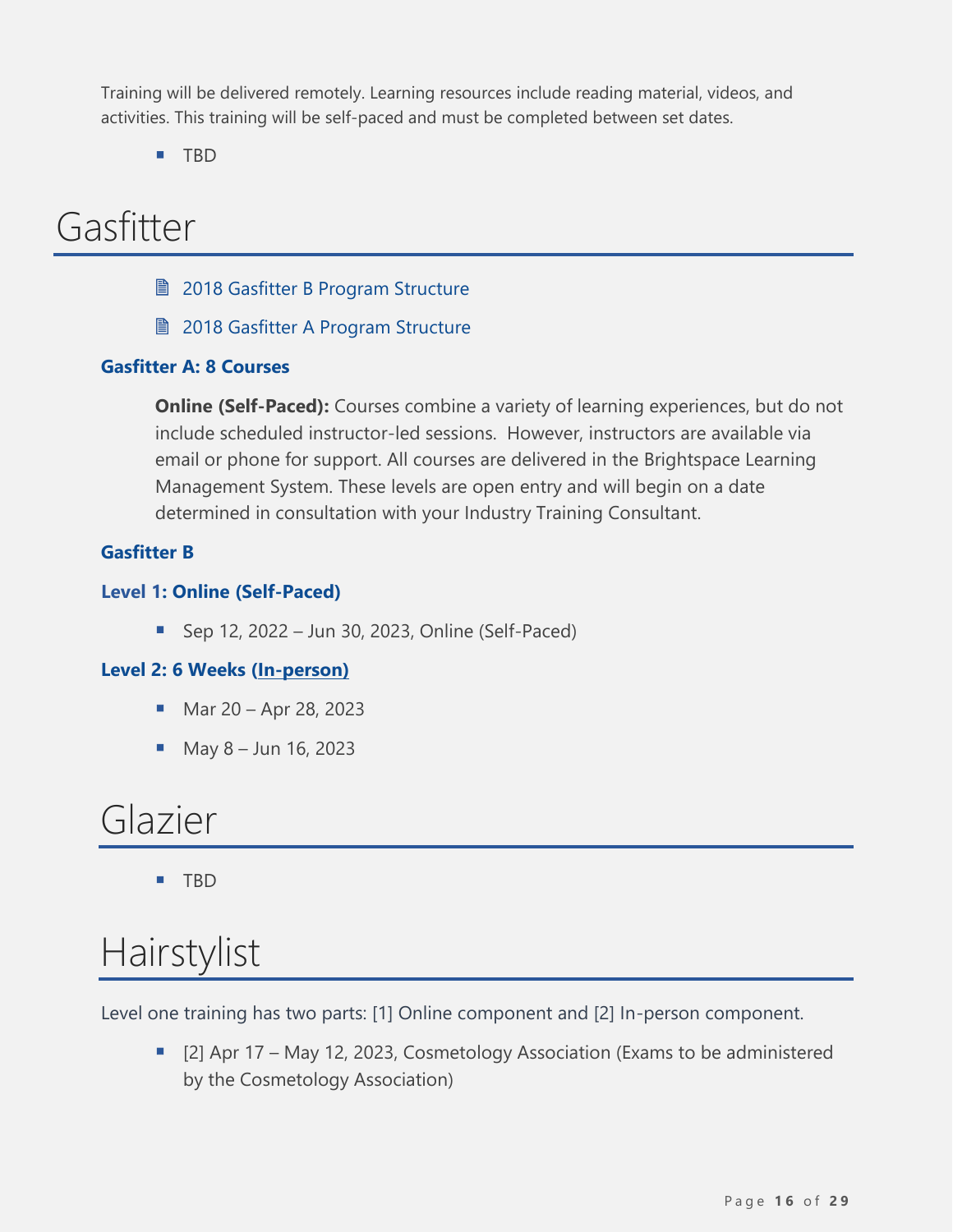# <span id="page-16-0"></span>Heavy Duty Equipment Technician

**Level Exams:** Where indicated below, apprentices must pass the level exam at the end of training to progress to the next level.

- **[2020 Curriculum Standard Harmonized \(Levels](https://www.nsapprenticeship.ca/sites/default/files/files/HDAACS.pdf) 1, 2, 3)**
- **2017 [Curriculum Standard](https://www.nsapprenticeship.ca/sites/default/files/files/HDNACS.pdf) Non-Harmonized (Levels 3, 4)**

#### **Level 1 Heavy Duty Equipment Tech/Truck and Transport Mechanic (Harmonized): 9 Weeks** (Level exam required)

- Sep 6 Nov 4, 2022, Akerley Campus
- Mar 6 May 5, 2023, Akerley Campus

**Level 2: Heavy Duty Equipment Tech (Harmonized): 7 Weeks** (Level exam required)

■ Apr 24 – Jun 9, 2023, Akerley Campus

#### **Level 3 Heavy Duty Equipment Tech/Truck and Transport Mechanic (Harmonized): 7 Weeks** (Level exam required)

- Jan 9 Feb 24, 2023, Akerley Campus
- Jan 9 Feb 24, 2023, Akerley Campus

#### **Level 3 Heavy Duty Equipment Tech (Non-Harmonized): 6 Weeks**

■ Mar 6 – Apr 14, 2023, Akerley Campus

#### **Level 4 Heavy Duty Equipment Tech (Non-Harmonized): 5 Weeks**

■ Nov 14 – Dec 16, 2022, Akerley Campus

# <span id="page-16-1"></span>Industrial Mechanic (Millwright)

**Level Exams:** Where indicated below, apprentices must pass the level exam at the end of training to progress to the next level.

■ [2019 Curriculum Standard Harmonized \(Levels](https://www.nsapprenticeship.ca/sites/default/files/files/IMMAACS.pdf) 1, 2, 3, 4)

**■ [2017 Curriculum Standard Non-Harmonized \(Level 4\)](https://www.nsapprenticeship.ca/sites/default/files/files/IMMNACS.pdf)** 

#### **Level 1 (Harmonized): 8 Weeks** (Level exam required)

 $\blacksquare$  May 1 – Jun 23, 2023, IT Campus

#### **Level 2 (Harmonized): 7 Weeks** (Level exam required)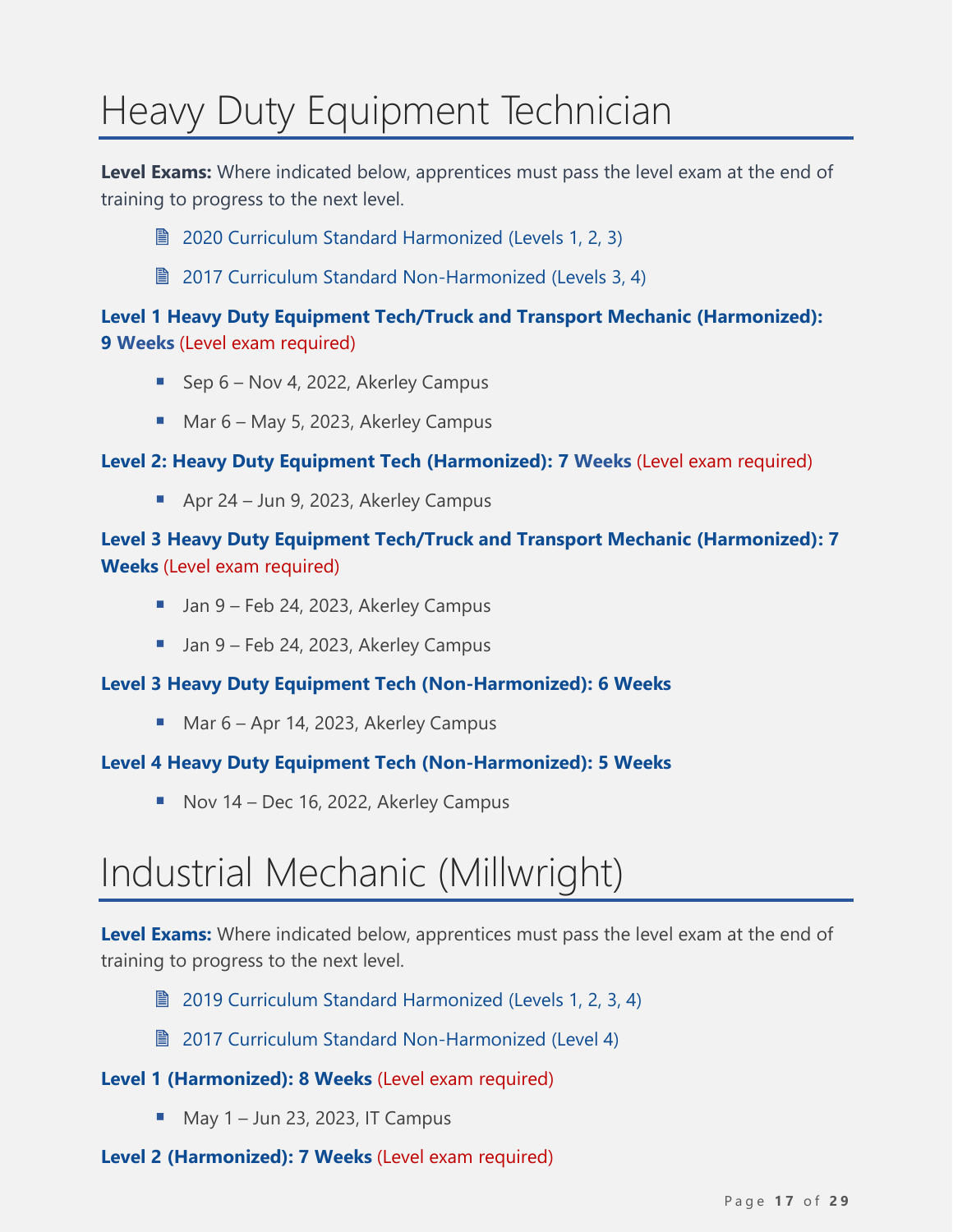- $\blacksquare$  Sep 6 Oct 21, 2022, IT Campus
- $\blacksquare$  Oct 31 Dec 16, 2022, IT Campus

#### **Level 3 (Harmonized): 7 or 8 Week sessions** (Level exam required)

Note: Individuals who have not completed training on "Shaft Alignment 1" MUST attend the full 8 week session. The extra week is NOT required for individuals who attended Harmonized Level 2 or previously completed training on "Shaft Alignment 1" (attend the 7-week session).

- Jan 9 Mar 3, 2023, IT Campus, (8 week session) Please read above note
- **■** Jan 16 Mar 3, 2023, IT Campus (7 week session) Please read above note
- Mar 6 Apr 21, 2023, IT Campus (7 week session) Please read above note

#### **Level 4 (Harmonized): 6 Week sessions** (Level exam required)

- $\blacksquare$  Jan 9 Feb 17, 2023, IT Campus
- $\blacksquare$  Mar 13 Apr 21, 2023, IT Campus

#### **Level 4: (Non-Harmonized) 7 Weeks session**

 $\blacksquare$  Oct 31 – Dec 16, 2022, IT Campus

# <span id="page-17-0"></span>Instrumentation and Control Technician

**Level Exams:** Where indicated below, apprentices must pass the level exam at the end of training to progress to the next level.

[2017 Curriculum Standard Harmonized \(Levels](https://www.nsapprenticeship.ca/sites/default/files/files/ICTAACS.pdf) 1, 2, 3, 4)

#### **Level 1 (Harmonized): 7 Weeks** (Level exam required)

■ Oct 31 – Dec 16, 2022, Marconi Campus

**Level 2 (Harmonized): 8 Weeks** (Level exam required)

■ Jan 9 – Mar 3, 2023, Marconi Campus

#### **Level 3 (Harmonized): 7 Weeks** (Level exam required)

■ Sep 6 – Oct 21, 2022, Marconi Campus

#### **Level 4 (Harmonized): 7 Week or 8 Week Sessions** (Level exam required)

**Note: Individuals who completed the "Old Level 3" training will be missing content on equipment monitoring, process analyzers and communications systems. Therefore, they MUST attend the full 8-week Level 4 session. The extra week is NOT**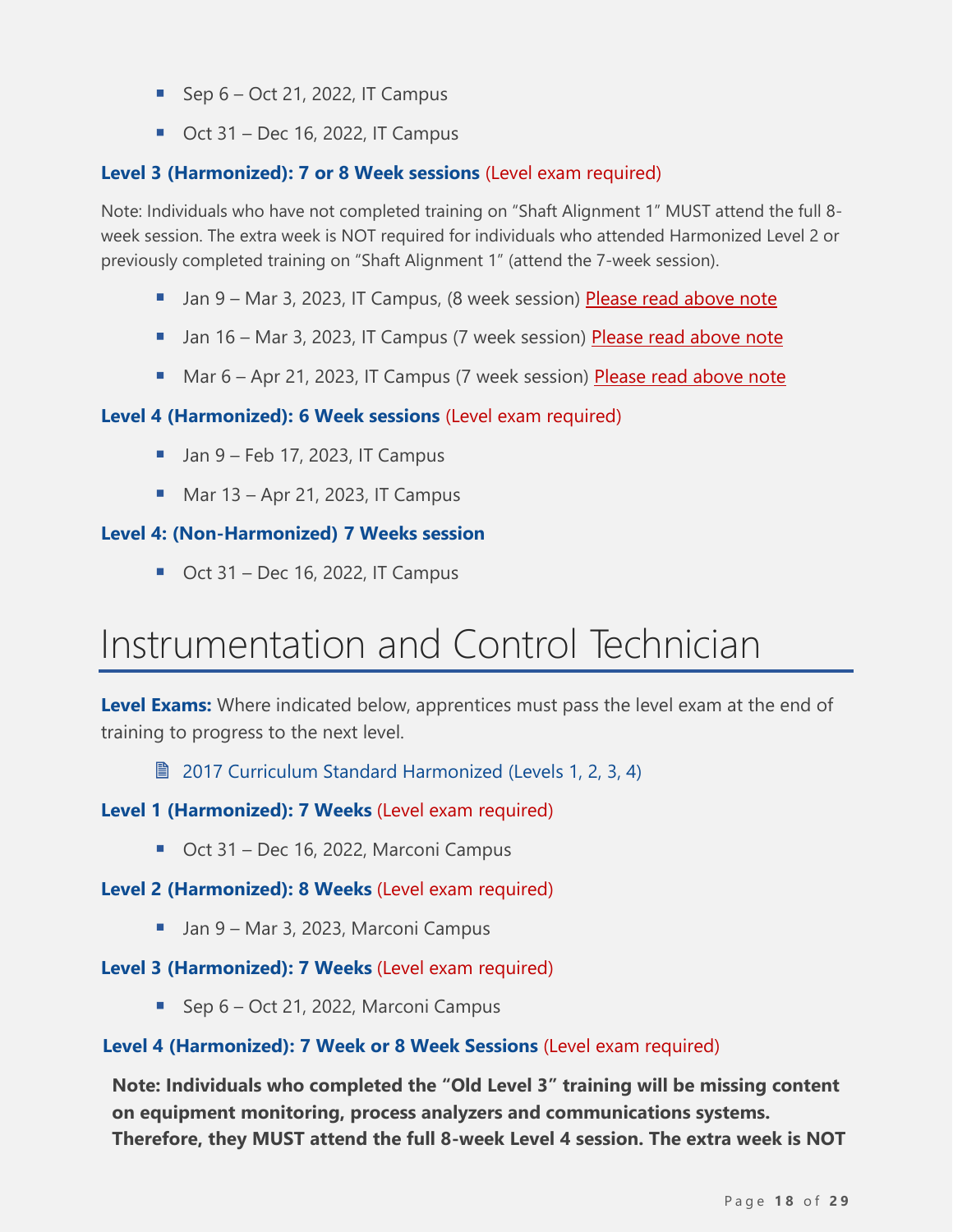**required for individuals who completed the "Harmonized Level 3" training last year. The new harmonized Level 4 is 7-weeks, but clients who need the gap week will need to go to school for 8 weeks.**

- Mar 13 May 5, 2023, Marconi Campus (8 week session) Please read note above
- Mar 20 May 5, 2023, Marconi Campus (7 week session) Please read note above

### <span id="page-18-0"></span>Insulator (Heat and Frost)

Level Exams: Where indicated below, apprentices must pass the level exam at the end of training to progress to the next level.

- **2020 [Curriculum Standard \(Levels](https://www.nsapprenticeship.ca/sites/default/files/files/IHFAACS.pdf) 1, 2)**
- **[2016 Curriculum Standard \(Level 3\)](https://www.nsapprenticeship.ca/sites/default/files/files/IHFACS.pdf)**

#### **Level 1 (Harmonized): 10 Weeks** (Level exam required)

■ Apr 17 – June 23, 2023, Local 116

#### **Level 2 (Harmonized): 7 Weeks** (Level exam required)

 $\blacksquare$  Feb 27 – Apr 7, 2023, Local 116

#### **Level 3: 7 Weeks** (Level exam required)

■ Jan 3 – Feb 17, 2023, Local 116

# <span id="page-18-1"></span>Ironworker (Reinforcing)

**■ [2017 Curriculum Standard \(Levels 1, 2\)](https://www.nsapprenticeship.ca/sites/default/files/files/IronRNACS.pdf)** 

#### **Level 1: 8 Weeks**

- Jan 9 Mar3, 2023, Ironworker Union (Local 752)
- Mar 13 May 5, 2023, Ironworker Union (Local 752)

# <span id="page-18-2"></span>Ironworker (Structural | Ornamental)

#### **■ 2017 [Curriculum Standard \(Levels 1, 2, 3\)](https://www.nsapprenticeship.ca/sites/default/files/files/IronSONACS.pdf)**

#### **Level 3: 7 Weeks**

■ Oct 23 – Dec 9, 2022, Ironworker Union (Local 752)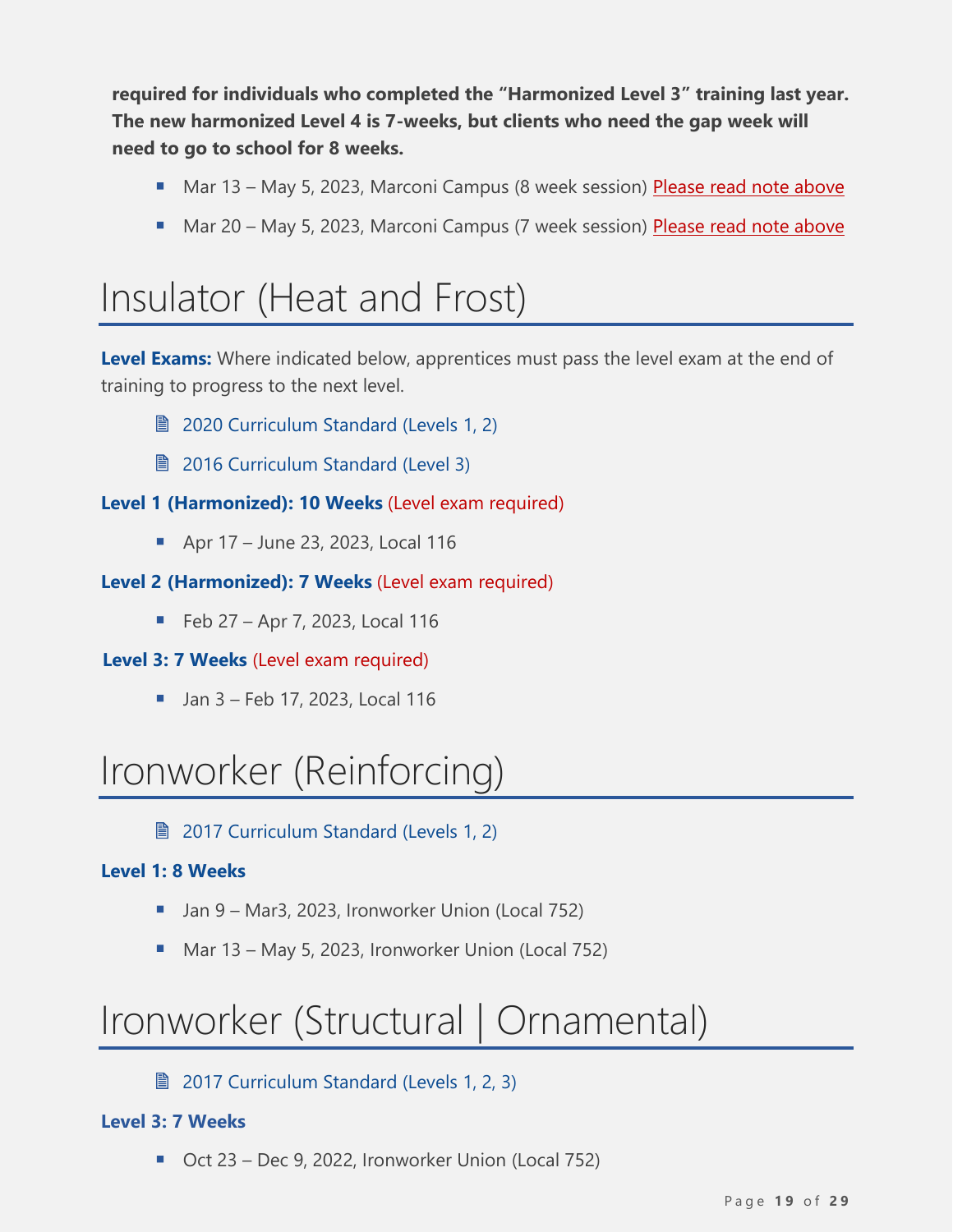### <span id="page-19-0"></span>Machinist

**■ 2013 [Curriculum Standard \(Levels 1, 2, 3, 4\)](https://www.nsapprenticeship.ca/sites/default/files/files/MachIPG.pdf)** 

#### **Level 1: 7 Weeks**

■ Oct 24 – Dec 9, 2022, IT Campus, Blended (In Person/Online)

#### **Level 2: 4 Weeks**

■ Jan 30 – Feb 24, 2023, IT Campus, Blended (In Person/Online)

#### **Level 3: 6 Weeks**

■ Mar 06 – Apr 14, 2023, IT Campus, Blended (In Person/Online)

#### **Level 3: Online (Self-Paced)**

 $\blacksquare$  Sep 12, 2022 – Jun 30, 2023, Online (Self-Paced)

#### **Level 4: 5 Weeks**

■ Apr 24 – May 26, 2023, IT Campus, Blended (In Person/Online)

#### **Level 4: Online (Self-Paced)**

 $\blacksquare$  Sep 12, 2022 – Jun 30, 2023, Online (Self-Paced)

### <span id="page-19-1"></span>Metal Fabricator (Fitter)

**Level Exams:** Where indicated below, apprentices must pass the level exam at the end of training to progress to the next level.

■ 2015 [Curriculum Standard Harmonized \(Levels 1, 2, 3\)](https://www.nsapprenticeship.ca/sites/default/files/files/MFAACS.pdf)

#### **Level 1 Metal Fab/Welding (Harmonized): 9 Weeks** (Level exam required)

■ Mar 13 – May 12, 2023, Akerley Campus

#### **Level 2 (Harmonized): 8 Weeks** (Level exam required)

■ Oct 24 – Dec 16, 2022, Akerley Campus

#### **Level 3 (Harmonized): 6 Weeks** (Level exam required)

- Sep 6 Oct 14, 2022, Akerley Campus
- Jan 9 Feb 17, 2023, Akerley Campus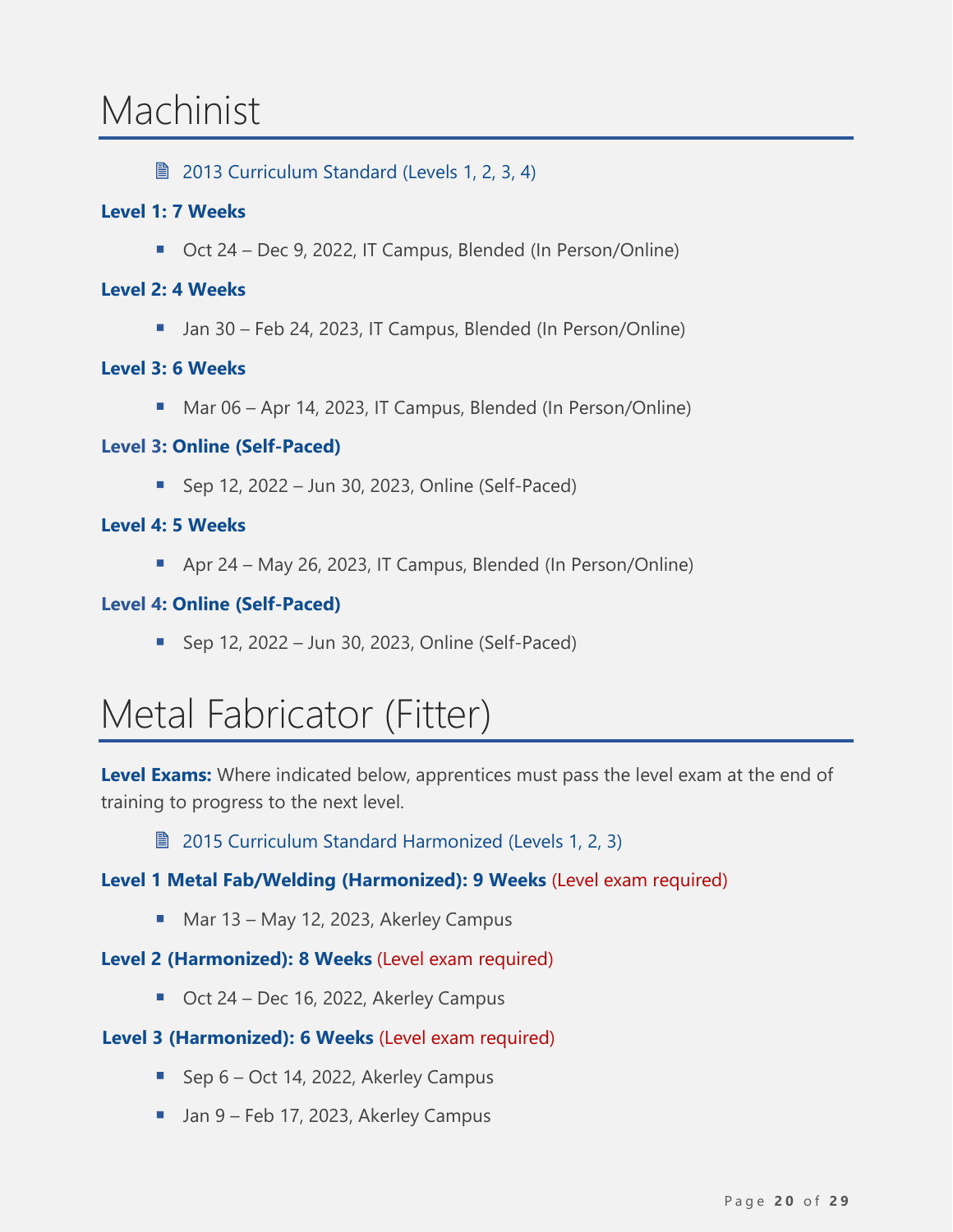# <span id="page-20-0"></span>Oil Heat System Technician

 **Error! Hyperlink reference not valid.**2008 [Curriculum Standard \(Groups A, B,](https://www.nsapprenticeship.ca/sites/default/files/files/OHSTACS.pdf)  [C\)](https://www.nsapprenticeship.ca/sites/default/files/files/OHSTACS.pdf)

#### **Group A: 6 Weeks**

■ Feb 6 – Mar 17, 2023, Akerley Campus

#### **Group B: 5 Weeks**

■ Mar 27 – Apr 28, 2023, Akerley Campus

#### **Group C: 6 Weeks**

■ May 8 – Jun 16, 2023, Akerley Campus

### <span id="page-20-1"></span>Plumber

**Level Exams:** Where indicated below, apprentices must pass the level exam at the end of training to progress to the next level.

**■ 2017 [Curriculum Standard Harmonized \(Levels 1, 2, 3, 4\)](https://www.nsapprenticeship.ca/sites/default/files/files/PlumbAACS.pdf)** 

**Level 1 (Harmonized): 8 Weeks** (Level exam required)

- Sep 6 Oct 28, 2022, Kingstec Campus
- Sep 6 Oct 28, 2022, Marconi Campus
- $\blacksquare$  Jan 16 Mar 12, 2023, IT Campus

#### **Level 1 (Harmonized): Online (Self-Paced)** (Level exam required)

■ Sep 12 – Jun 30, 2023, Online (Self-Paced)

#### **Level 2 (Harmonized): 6 Weeks** (Level exam required)

- Nov 7 Dec 16, 2022, Kingstec Campus
- Nov 7 Dec 16, 2022, Marconi Campus
- $\blacksquare$  Nov 7 Dec 16, 2022, IT Campus
- $\blacksquare$  Nov 7 Dec 16, 2022, IT Campus
- $\blacksquare$  Jan 9 Feb 17, 2023, IT Campus
- $\blacksquare$  Feb 27 Apr 7, 2023, IT Campus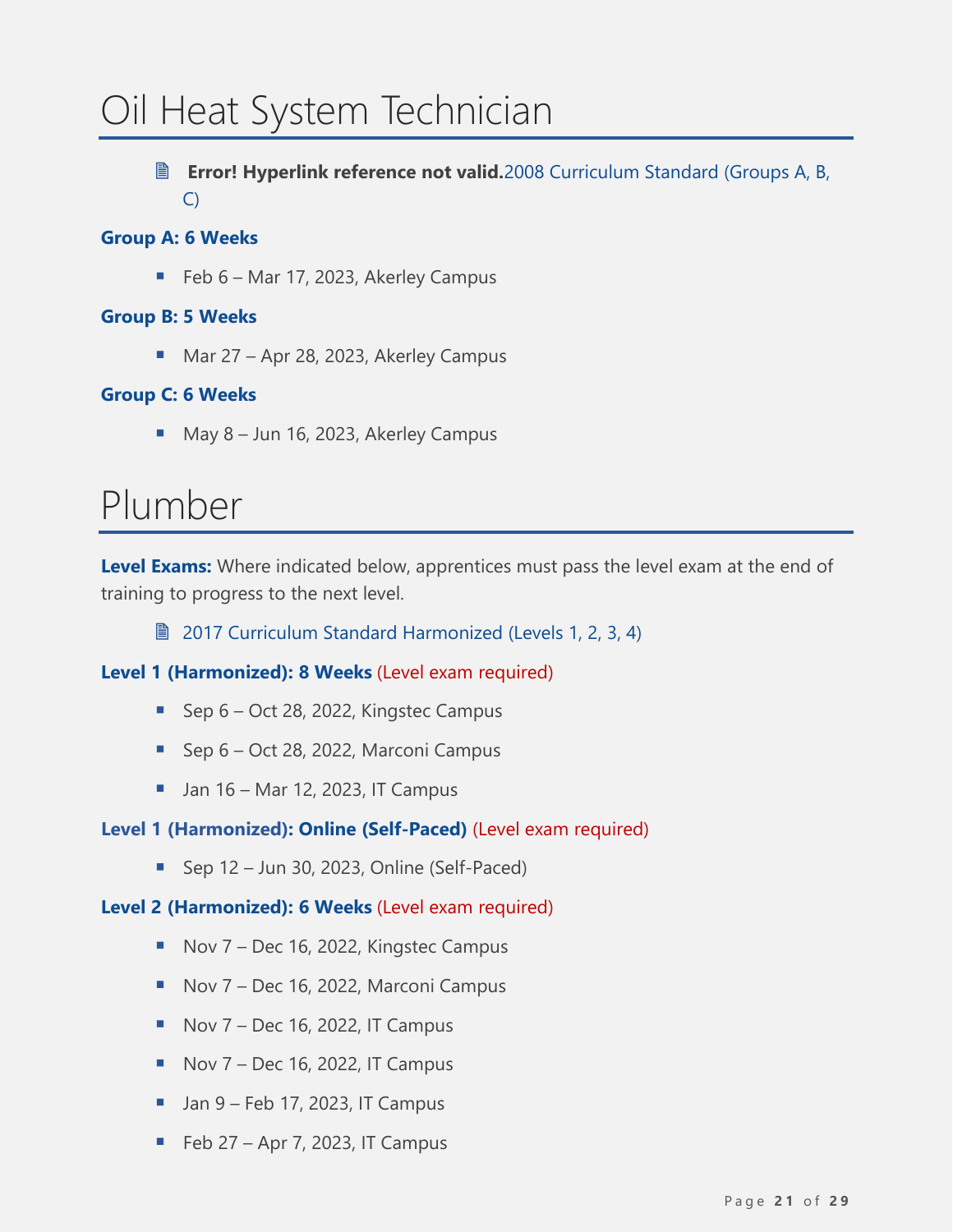#### **Level 2 (Harmonized): Online (Self-Paced)** (Level exam required)

■ Sep 12, 2022 – Jun 30, 2023, Online (Self-Paced)

#### **Level 3 (Harmonized): 7 Weeks** (Level exam required)

- **E** Sept  $12 Oct 28$ , 2022, IT Campus
- Jan 9 Feb 24, 2023, Kingstec Campus
- Jan 9 Feb 24, 2023, Marconi Campus
- $\blacksquare$  Jan 9 Feb 28, 2023, IT Campus
- $\underline{\hspace{1em}}$  Mar 6 Apr 21, 2023, IT Campus

#### **Level 3 (Harmonized): Online (Self-Paced)** (Level exam required)

■ Sep 12, 2022 – Jun 30, 2023, Online (Self-Paced)

#### **Level 4 (Harmonized): 8 Weeks** (Level exam required)

- $\blacksquare$  Sep 6 Oct 28, 2022, IT Campus
- $\blacksquare$  Jan 9 Mar 3, 2023, IT Campus
- Mar 6 Apr 28, 2023, Kingstec Campus
- Mar 6 Apr 28, 2023, Marconi Campus
- $\blacksquare$  Mar 13 May 5, 2023, IT Campus

### <span id="page-21-0"></span>Power Engineer

- **A<sup>th</sup> [Class Program Structure](https://www.nsapprenticeship.ca/sites/default/files/files/PowerEngineer4th.pdf)**
- 3<sup>rd</sup> [Class Program Structure](https://www.nsapprenticeship.ca/sites/default/files/files/PowerEngineer3rd.pdf)
- **A** 2<sup>nd</sup> [Class Program Structure](https://www.nsapprenticeship.ca/sites/default/files/files/PowerEngineer2nd.pdf)

#### **2-A1: 3 Weeks**

■ Sep 19 – Oct 7, 2022, Akerley Campus

#### **2-A2: 3 Weeks**

■ Oct 17 – Nov 4, 2022, Akerley Campus

#### **2-A3: 3 Weeks**

■ Nov 14 – Dec 2, 2022, Akerley Campus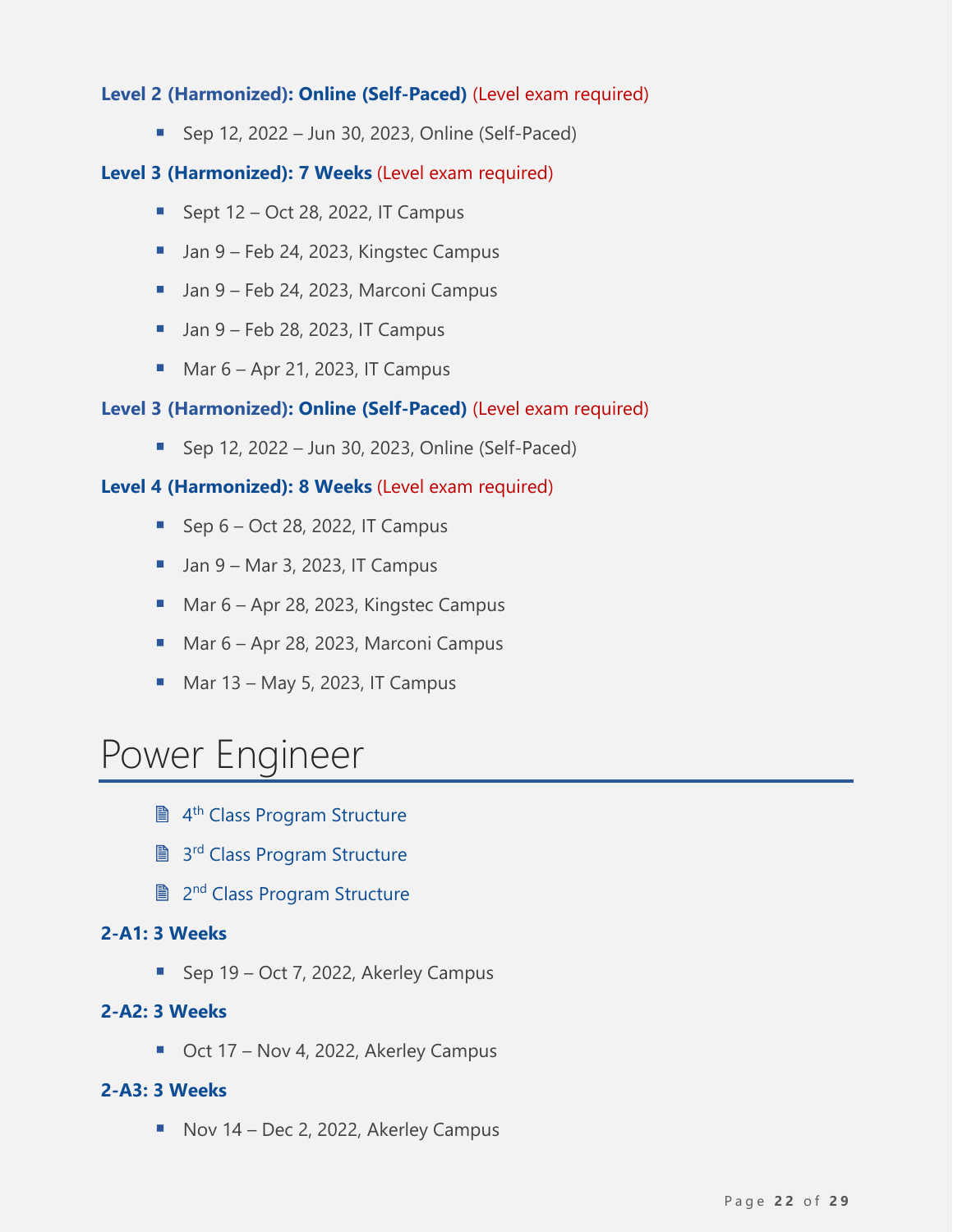#### **2-B1: 3 Weeks**

■ Mar 20 – Apr 7, 2023, Akerley Campus

#### **2-B2: 3 Weeks**

■ Apr 17 – May 5, 2023, Akerley Campus

#### **2-B3: 3 Weeks**

■ May 15 – Jun 2, 2023, Akerley Campus

### <span id="page-22-0"></span>Powerline Technician

**■ [2010 Curriculum Standard \(Levels 1, 2, 3, 4\)](https://www.nsapprenticeship.ca/sites/default/files/files/PowerACS.pdf)** 

#### **Level 1: 5 Weeks**

 $\blacksquare$  Oct 03 – Nov 04, 2022, IT Campus

#### **Level 2: 5 Weeks**

 $\blacksquare$  Nov 14 – Dec 16, 2022, IT Campus

#### **Level 3: 5 Weeks**

 $\blacksquare$  Jan 9 – Feb 10, 2023, IT Campus

#### **Level 4: 4 Weeks**

 $Mar 27 - Apr 21, 2023, IT Campus$ 

### <span id="page-22-1"></span>Refrigeration and A/C Mechanic

- **2021 [Curriculum Standard](https://www.nsapprenticeship.ca/sites/default/files/files/RACMAACS.pdf) Harmonized (Level 1)**
- [2010 Curriculum Standard Non-Harmonized](https://www.nsapprenticeship.ca/sites/default/files/files/RACMIPG.pdf) (Levels 2, 3, 4)

#### **Level 1 (Harmonized): 8 Weeks** (Level exam required)

■ Sep 6 – Oct 28, 2022, Akerley Campus

#### **Level 2: 6 Weeks**

- Sep 19 Oct 28, 2022, Akerley Campus
- Feb 27 Apr 7, 2023, Akerley Campus

#### **Level 3: 6 Weeks**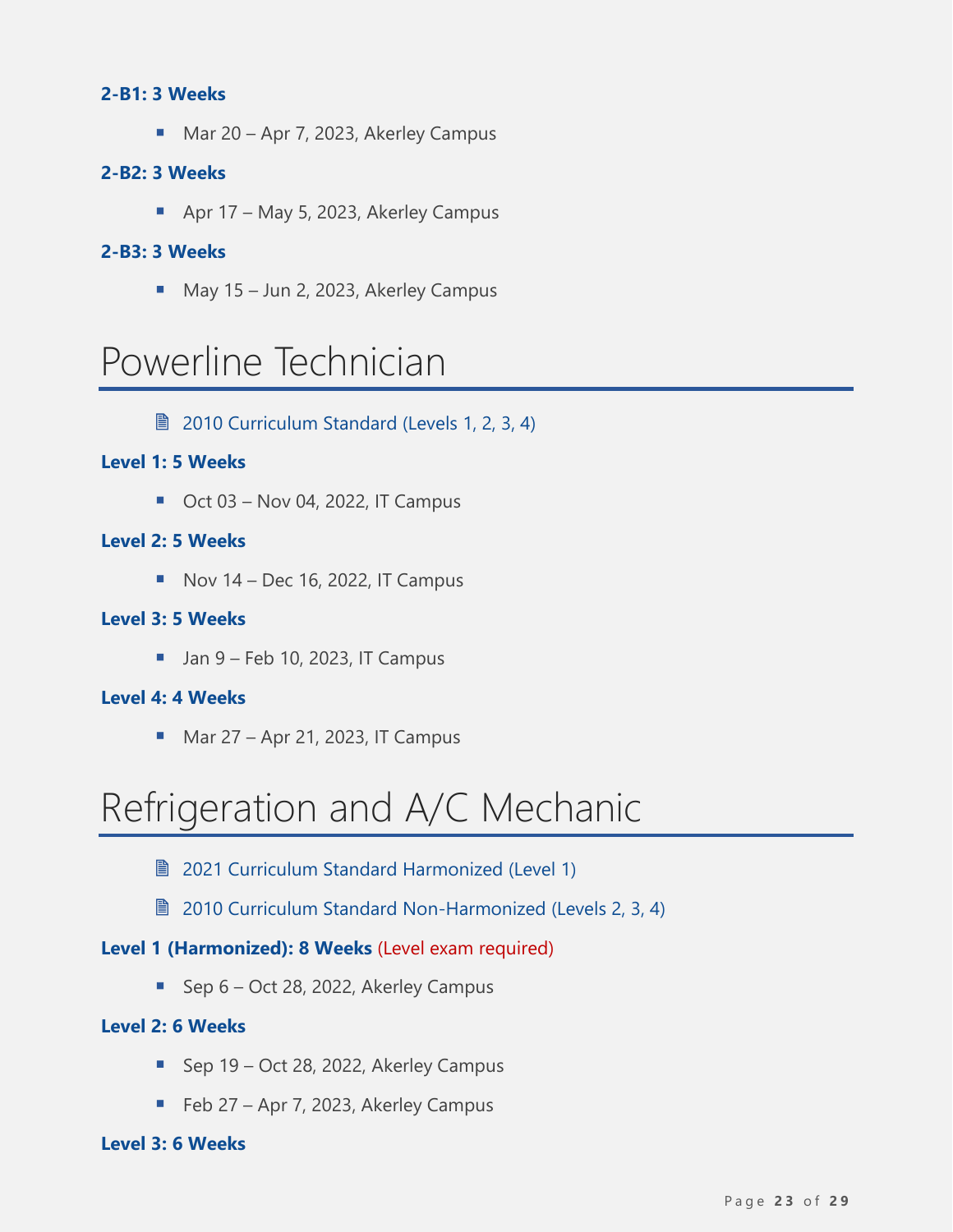- Nov 7 Dec 16, 2022, Akerley Campus
- Jan 9 Feb 17, 2023, Akerley Campus
- Feb 27 Apr 7, 2023, Akerley Campus

#### **Level 4: 6 Weeks**

- Nov 7 Dec 16, 2022, Akerley Campus
- Jan 9 Feb 17, 2023, Akerley Campus
- Apr 17 May 26, 2023, Akerley Campus
- Apr 17 May 26, 2023, Akerley Campus

# <span id="page-23-0"></span>Refrigeration Plant Operator (RPO2)

**Remote (Instructor Led)** will be delivered remotely (fully online) full-time via instructor-led sessions Monday through Friday. Training is delivered in the Brightspace Learning Management System and will incorporate other digital learning tools (e.g., Microsoft Teams).

#### **Review: 1 Week**

 $\blacksquare$  Jun 12 – 16, 2023, Akerley Campus

### <span id="page-23-1"></span>Roofer

**Level Exams:** Where indicated below, apprentices must pass the level exam at the end of training to progress to the next level.

- **[2022 Curriculum Standard New \(Level 1\)](https://www.nsapprenticeship.ca/sites/default/files/files/RooferNSCS.pdf)**
- **[2014 Curriculum Standard Old \(Levels 2, 3\)](https://www.nsapprenticeship.ca/sites/default/files/files/RoofACS.pdf)**

**Level 1 (New): 7 Weeks** (Level exam required)

- Oct 31 Dec 16, 2022, Akerley Campus
- $\blacksquare$  Feb 27 Apr 14, 2023, Local 56 Sydney

#### **Level 2: 6 Weeks** (Level exam required)

- $\blacksquare$  Nov 7 Dec 16, 2022, Local 56 Sydney
- Feb 27 Apr 7, 2023, Akerley Campus

#### **Level 3: 6 Weeks** (Level exam required)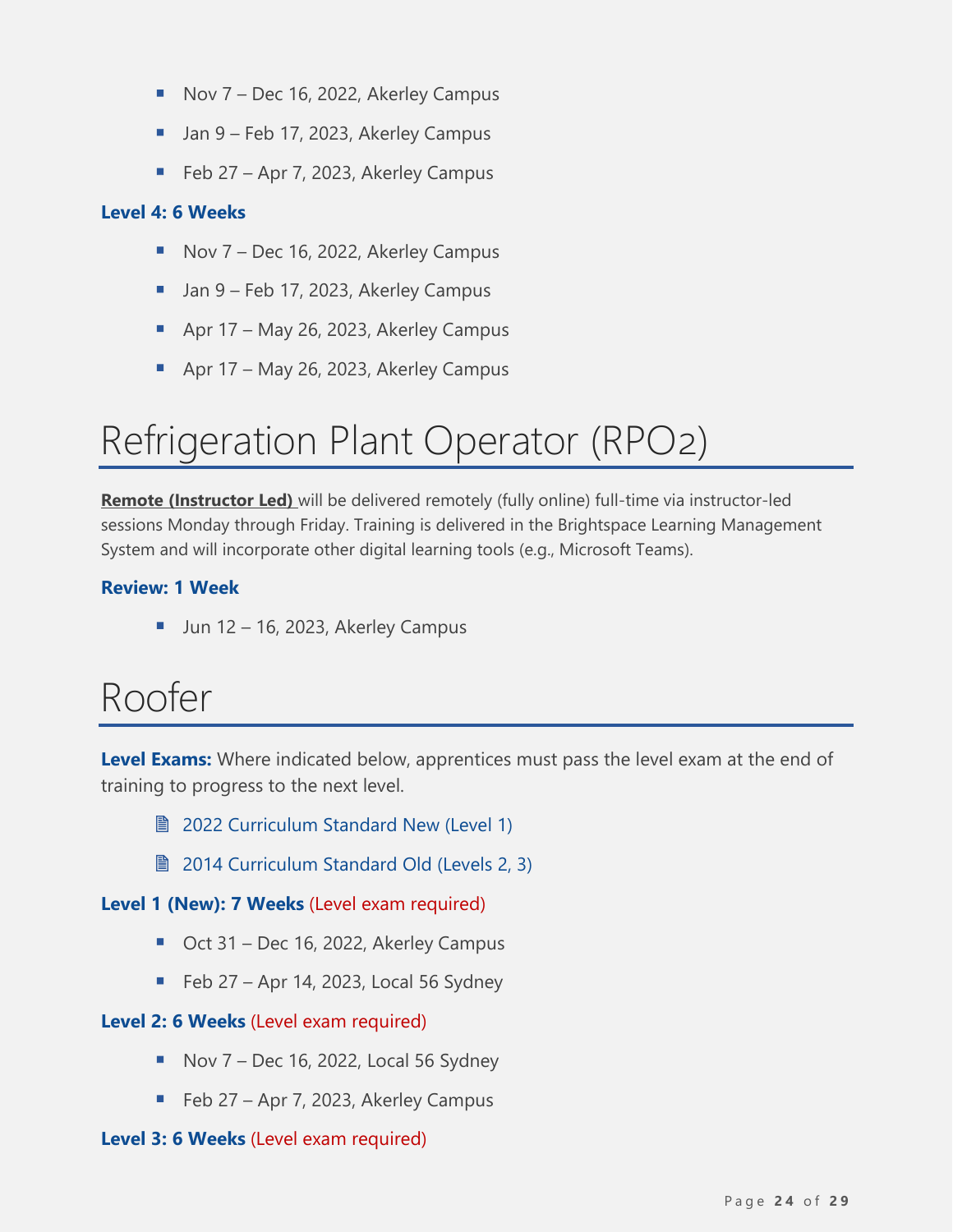- Jan 9 Feb 17, 2023, Akerley Campus
- $\blacksquare$  Jan 9 Feb 17, 2023, Local 56 Sydney

# <span id="page-24-0"></span>Sheet Metal Worker

**Level Exams:** Where indicated below, apprentices must pass the level exam at the end of training to progress to the next level.

- **2021 [Curriculum Standard](https://www.nsapprenticeship.ca/sites/default/files/files/SMAACS.pdf) Harmonized (Level 1)**
- 2020 [Curriculum Standard](https://www.nsapprenticeship.ca/sites/default/files/files/SMNACS.pdf) Non-Harmonized (Levels 2, 3, 4)

#### **Level 1 (Harmonized): 8 Weeks** (Level exam required)

- Jan 9 Mar 3, 2023, Akerley Campus
- $\blacksquare$  Jan 16 Mar 10, 2023, Local 56 Sydney

#### **Level 2: 7 Weeks** (Level exam required)

- Sep 6 Oct 21, 2022, Akerley Campus
- Oct 31 Dec 16, 2022, Akerley Campus
- $\blacksquare$  Mar 20 May 5, 2023, Local 56 Sydney

#### **Level 3: 7 Weeks** (Level exam required)

■ Oct 31 – Dec 16, 2022, Akerley Campus

#### **Level 4: 6 or 7 Week sessions** (Level exam required)

**Note: Individuals who have not completed training on "Chimneys, Breeching & Venting/Oxyfuel & SMAW' MUST attend the full 7-week session. The extra week is NOT required for individuals who attended Harmonized Level 3 or previously completed training on "Chimneys, Breeching & Venting/Oxy-fuel & SMAW'" (attend the 6-week session).**

- Sep 6 Oct 21, 2022, Akerley Campus (7 week session) Please read above note
- Sep 12 Oct 21, 2022, Akerley Campus (6 week session) Please read above note
- Mar 13 Apr 28, 2023, Akerley Campus (7 week session) Please read above note
- Mar 20 Apr 28, 2023, Akerley Campus (6 week session) Please read above note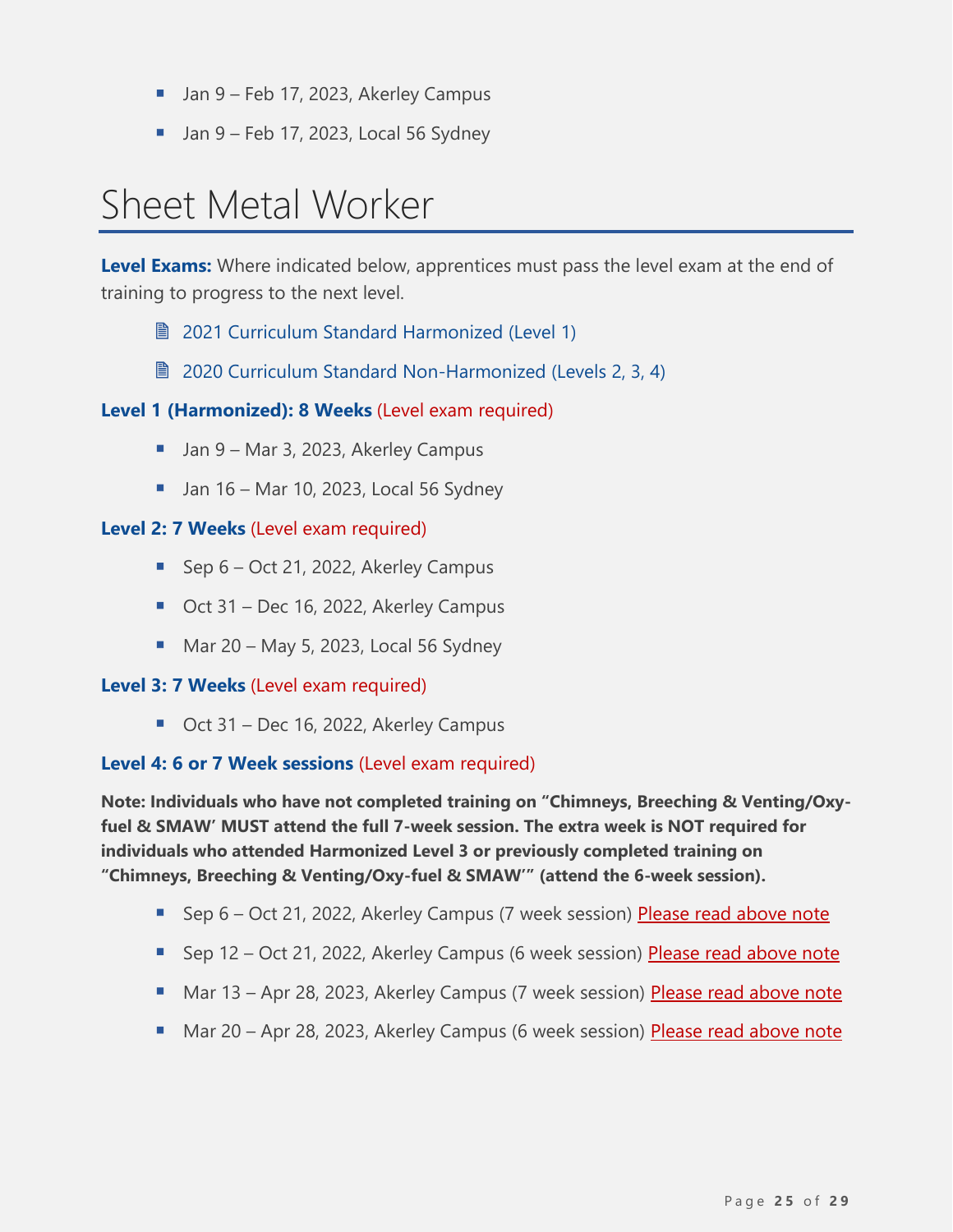# <span id="page-25-0"></span>Sprinkler Fitter

**Level Exams:** Where indicated below, apprentices must pass the level exam at the end of training to progress to the next level.

**■ [2019 Curriculum Standard Harmonized \(Level 1,](https://www.nsapprenticeship.ca/sites/default/files/files/SFAACS.pdf) 2, 3)** 

**Level 1 (Harmonized): 8 Weeks** (Level exam required)

■ Oct 03 – Nov 25, 2022, Local 56

#### **Level 2: (Harmonized): 8 Weeks** (Level exam required)

■ Jan 9 – Mar 03, 2023, Local 56

#### **Level 3 (Harmonized): 8 Weeks** (Level exam required)

■ Mar 20 – May 12, 2023, Local 56

# <span id="page-25-1"></span>Steamfitter/Pipefitter

**Level Exams:** Where indicated below, apprentices must pass the level exam at the end of training to progress to the next level.

■ [2017 Curriculum Standard Harmonized \(Levels 1, 2, 3, 4\)](https://www.nsapprenticeship.ca/sites/default/files/files/SteamAACS.pdf)

#### **Level 1 (Harmonized): 8 Weeks** (Level exam required)

 $\blacksquare$  Nov 14 – Jan 20, 2023, IT Campus

#### **Level 2 (Harmonized): 6 Weeks** (Level exam required)

- $\blacksquare$  Sep 19 Oct 28, 2022, IT Campus
- Nov 7 Dec 16, 2022, Pictou Campus
- Jan 9 Feb 17, 2023, Marconi Campus

#### **Level 3 (Harmonized): 8 Weeks** (Level exam required)

- Sep 19 Nov 10, 2022, Marconi Campus
- Jan 9 Mar 3, 2023, Pictou Campus
- $\blacksquare$  Jan 30 Mar 24, 2023, IT Campus

#### **Level 4 (Harmonized): 8 Weeks** (Level exam required)

■ Feb 27 – Apr 21, 2023, Marconi Campus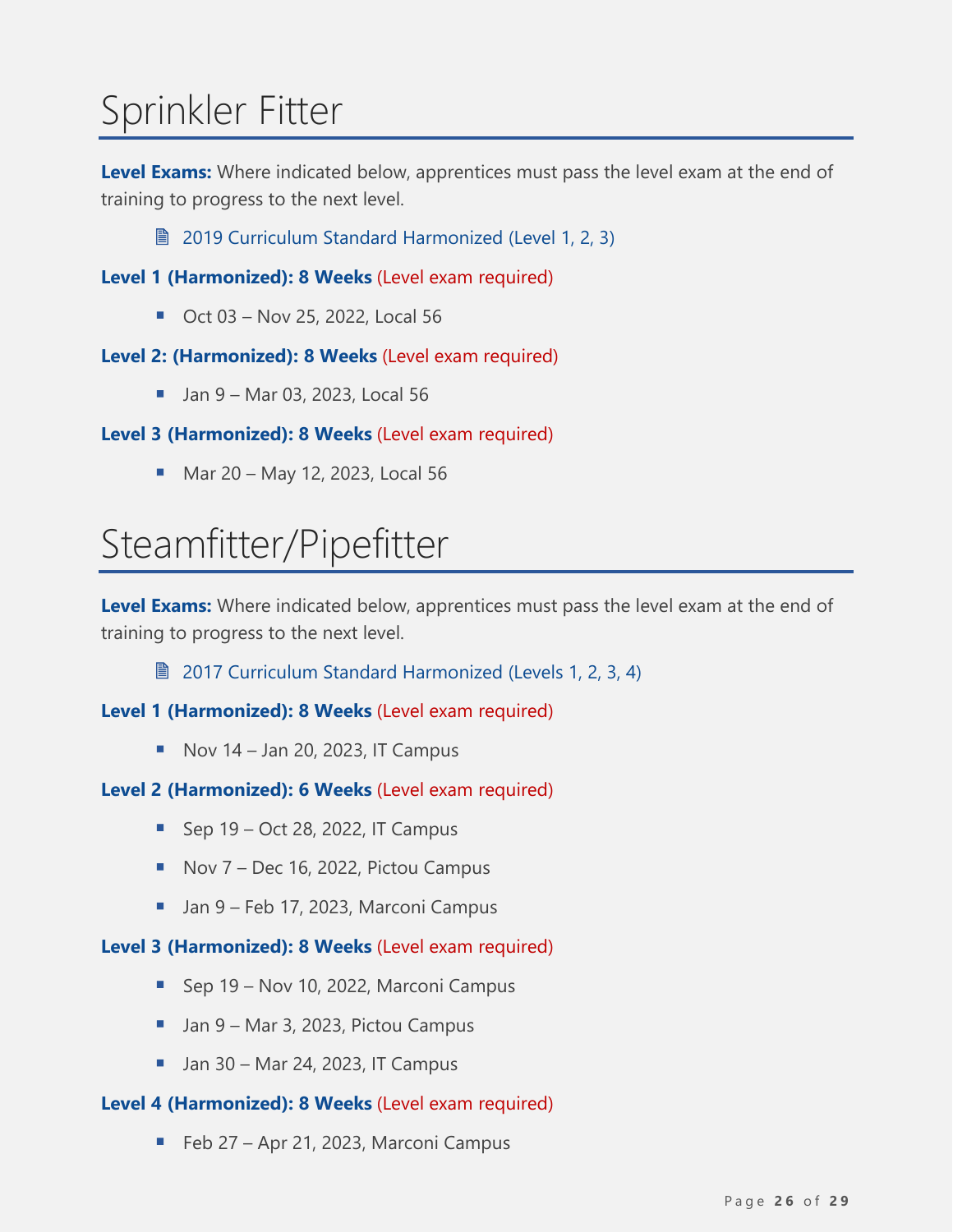- Mar 13 May 5, 2023, Pictou Campus
- $\blacksquare$  Apr 03 May 26, 2023, IT Campus

# <span id="page-26-0"></span>Transport Trailer Technician

**Transport Trailer Technician IP Refresher: Monday/Wednesday evenings; (6PM-9PM) & Saturday's (9AM-3PM).**

■ Jul 18 – Sept 5, 2022, Remote (Instructor Led)

**Level 1 Transport Trailer Technician/Heavy Duty Equipment Tech/Truck and Transport Mechanic (Harmonized): 9 Weeks** (Level exam required)

- Sep 6 Nov 4, 2022, Akerley Campus
- Mar 6 May 5, 2023, Akerley Campus

### <span id="page-26-1"></span>Truck and Transport Mechanic

- **[2020 Curriculum Standard Harmonized \(Levels](https://www.nsapprenticeship.ca/sites/default/files/files/TTMAACS.pdf) 1, 2, 3)**
- 2017 [Curriculum Standard](https://www.nsapprenticeship.ca/sites/default/files/files/TTMNACS.pdf) Non-Harmonized (Levels 3, 4)

#### **Level 1 Heavy Duty Equipment Tech/Truck and Transport Mechanic (Harmonized): 9 Weeks** (Level exam required)

- Sep 6 Nov 4, 2022, Akerley Campus
- Mar 6 May 5, 2023, Akerley Campus

#### **Level 2 Truck and Transport Mechanic (Harmonized): 6 Weeks** (Level exam required)

- Sep 12 Oct 21, 2022, Akerley Campus
- Jan 9 Feb 17, 2023, Akerley Campus
- Jan 9 Feb 17, 2023, Marconi Campus

#### **Level 3 Heavy Duty Equipment Tech/Truck and Transport Mechanic (Harmonized): 7 Weeks** (Level exam required)

■ Feb 27 – Apr 14, 2023, Marconi Campus

#### **Level 3 Truck and Transport Mechanic (Non-Harmonized): 6 Weeks**